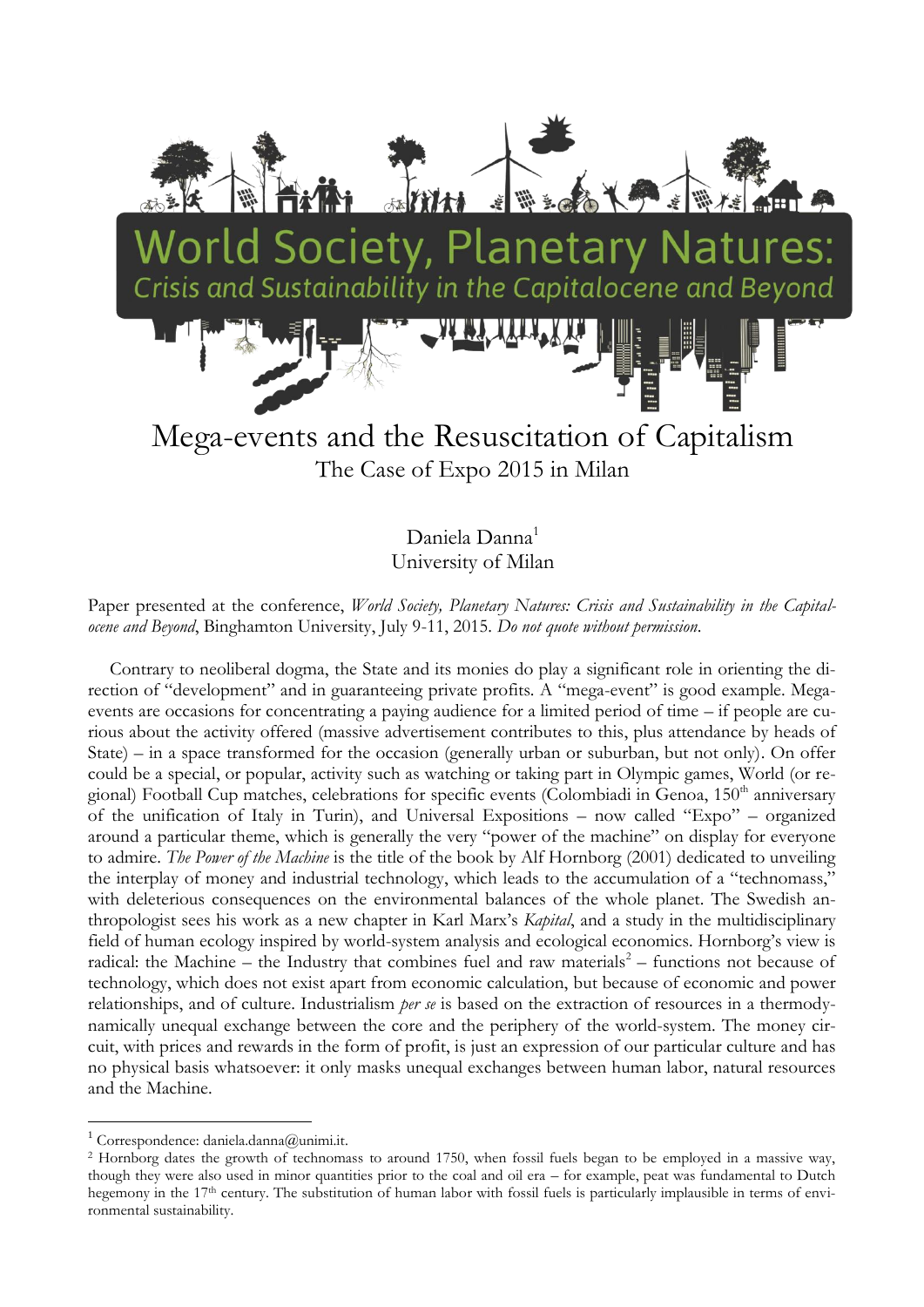In this paper I am applying his theory<sup>3</sup> to describe Expo 2015 in Milan, examining the mega-event first in terms of money allocation and then with an analysis in physical terms, to show that it can be considered an exemplification of the Machine, despite its slogan/theme "Feeding the planet, energy for life." I will highlight Hornborg's strong points and some of his weak ones, and confront and integrate his statements with other theories, such as Immanuel Wallerstein's on the capitalist world-economy and James O'Connor's on the role of the State in the capitalist economic cycle.

#### **Expo 2015 in Milan**

<u>.</u>

Mega-events aim at strengthening the national identity, or the local identity within nations. Expos in particular combine it with a promise of cosmopolitanism:

An Expo is a global event that aims at educating the public, promoting progress and fostering cooperation. It is the world's largest meeting place, bringing together countries, the private sector, the civil society and the general public around interactive exhibitions, live shows, workshops, conferences and much more. [\(http://www.bie-paris.org/site/en/\)](http://www.bie-paris.org/site/en/)

These are words of the organizer of contemporary Expos, the Bureau international des Expositions (BIE), an intergovernmental body established by the Convention relating to International Exhibitions (1928), which regulates those which are neither commercial nor artistic, and that last for more than three weeks. The BIE now has a membership of nearly 170 countries. Cities who candidate themselves to host a Universal Expo (every five years) or an International one (every two years) are evaluated by BIE (see Gallione (2012, 36 and 46 on the buying and selling of votes of its member States). Vicente Gonzales Loscertales, BIE's general secretary, credits the invention of the concept of exposition to the French triumphant bourgeoisie. The French State promoted popular consent by organizing the celebration of national identity and of the idea of progress. Already in 1798 Paris hosted the "Exposition publique des produits de l'industrie Française," and Napoleon organized three other expositions, with also a didactic aim. Industry and economics were extolled, culminating in award ceremonies celebrating the best entrepreneurs: "The exposition is the place where materials are experimented with, and their practical and creative use becomes a factor of civilization" (Gonzales Loscertales 2008, 11). The historian Paul Greenhalg writes that "the genre became a self-perpetuating phenomenon, the extra-ordinary culture spawn of industry and empire."<sup>4</sup> The sociologist Maurice Roche (2000) attributes the first international character to the London exhibition in 1851, called "The Great Exposition of the Works of Industry of all Nations." Twenty-five countries and some colonized territories (also bringing displays of human "savages") took part in it, and it was visited by six million people, with a very positive bottom line – in contrast to the recent economic failures of Vancouver 1986, Lisbon 1998, Hanover 2000 and Saragoza 2008<sup>5</sup> where not only was the balance negative, but the infrastructures built was subsequently abandoned. The Olympic games in Athens 2000 are another prominent example of the dangerous legacy of debt and rusting buildings left in the wake of a mega-event. All seven recent mega-events considered by Stefano Di Vita (2010, 309, ff) had problems with democratic decision-making combined with

<sup>3</sup> Among Hornborg's writings, I am essentially using *The Power of the Machine.* Some later articles (2014, Trawick and Hornborg 2015) still repeat the central concepts of his 2001 classic.

<sup>4</sup> Quoted by Roche (2000, 47) from Greenhalgh, Paul: *Great Exhibitions and World's Fairs, 1851-1939*. Manchester University Press, 1988, p. 2.

<sup>&</sup>lt;sup>5</sup> This is the opinion of the architect Manuel Salgato on Lisbon Expo: "Some think that there was an 'overdose' of public investiments [on the Expo area] to the detriment of a more equal distribution over the city's territory" ("L'Expo 10 anni dopo. Quale bilancio", 19 Februar 2009, public debate in Milan, quoted by Gallione 2012, 302). On Hannover, despite the fact that it took place on its fair grounds: "Too many permanent structures were built, to remain, in the end, unused" (Gallione 2012, 303). Out of 27 international expositions that took place from 1857 to 1970, the profitable ones were just one more that those that were concluded with an investment loss (Roche 2000, 43). I could not find an overview of the economic results of all recent Expos (BIE remained silent to my request). It is interesting that the food provider in Saragoza, Milano Ristorazione, lost 1.2 million euros on the occasion, having bought special machines for 800,000 euros which were then left rusting in storehouses (Carlucci and Caruso 2012, 250).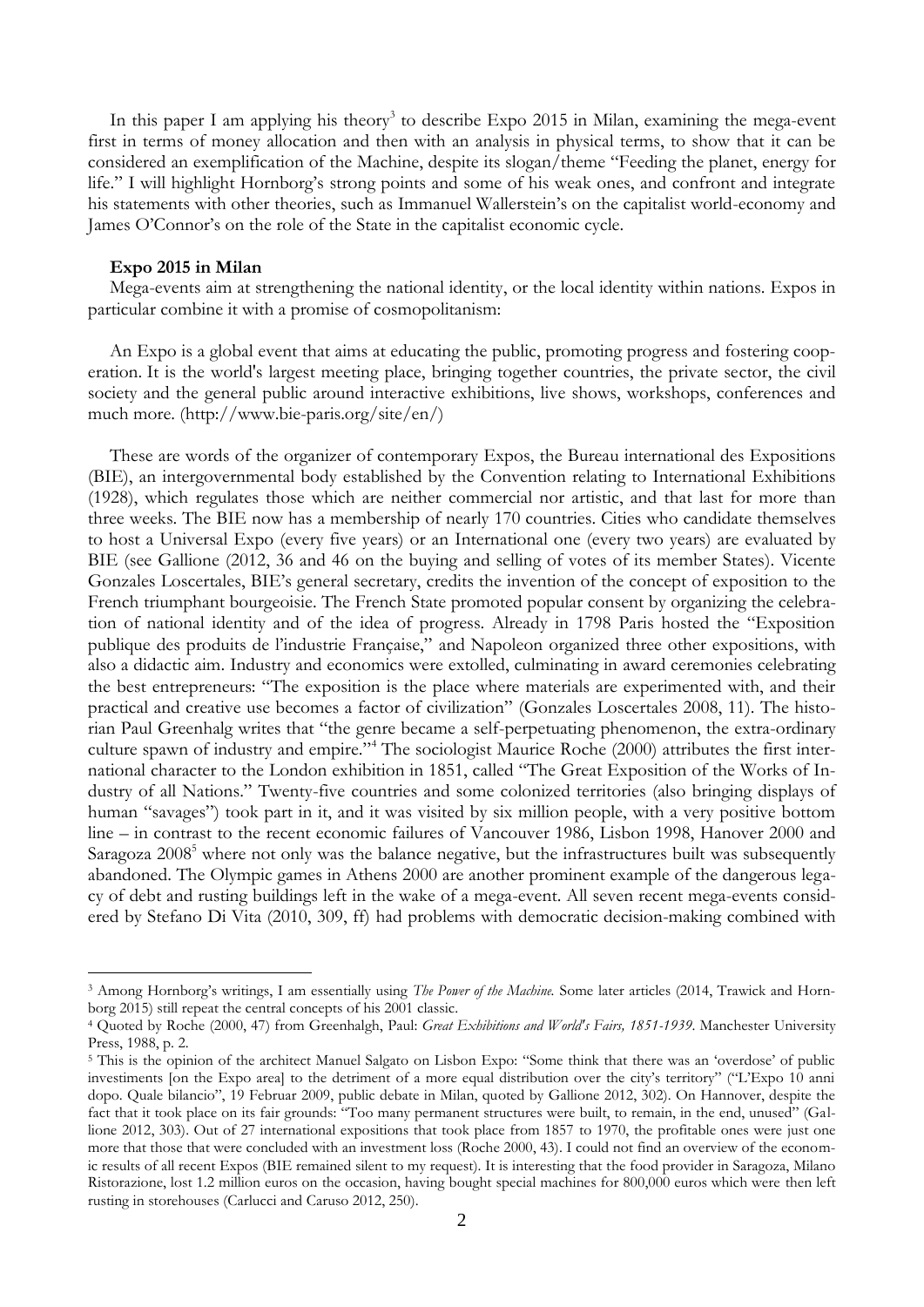a disregard for previous social and urban problems of the areas chosen; provoked a deterioration of the environment, and four did not achieve the economic development expected.

Despite this, Expos are getting increasingly more popular among the ruling class. In 1992 BIE had about 80 member States, 140 in 2007, 168 in 2015, and more and more cities are taking part in the competition to host the event, proposing a slogan-theme and a project of public works that will be connected with it. In 2007 Milan advanced its candidacy for hosting Expo 2015, that was awarded the next year, winning over its the Turkish competitor city of Izmir. It is currently hosting the 2015 Expo with the theme "Feeding the planet, energy for life," from May to October. The initial proposal to host a "global garden" cultivating specialties from all the countries taking part in the exhibition was later discarded as not attractive enough for the (paying) public. So, ironically, a site at the edge of the city classified as agricultural land (in reality a rather desolated place next to the new fair grounds that used to be an Agip petrochemical refinery) was covered with cement, asphalt and infrastructures. Critics have also underlined how the chosen theme is reflecting the current problematic de-industrialization of Italy, predicting a future of tourism and service to the international middle class.<sup>6</sup>

### **The political debate**

1

The goals of "development," "progress," "economic growth" are shared by all the parties that have come to local and national power since Milan's candidature in 2007: the mega-event is a convergence point for both center-left and center-right coalitions policies – in fact they can be considered along the same lines as the old left and right wings of a single party, the Liberals, whose various and antagonistic components were ruling Italy a century ago. Milan's candidature was drafted by the former local rightwing government (*giunta* Moratti), with the support of the left-wing Prodi government. The contract for hosting Expo 2015 was signed by BIE and the Italian government – still led by Prodi – in 2008, entailing the foundation of a private company responsible for the event: Expo S.p.A. ("Società per Azioni," limited company).<sup>7</sup> Its president, Diana Bracco, was at that time the president of Assolombarda, the regional association of entrepreneurs, then she became vice president of the national association Confindustria (she is currently being investigated for fiscal fraud for 3 million euros<sup>8</sup>). The left-wing local government elected in 2011 (*giunta* Pisapia) accepted the onus, although it could have opted out of the contract by paying a penalty much lower than the cost of the mega-event. In Parliament, only Movimento Cinque Stelle objected to this public spending, while all other parties enthusiastically greeted the awarding of the Expo 2015 site as a "great opportunity" for Milan and for the country. Even the Catholic Church joined the choir: "We are convinced that Expo 2015 '*can represent an occasion for the Milan of the future to find its soul*" (Scola 2013, 10).<sup>9</sup> At the grand opening of the show even the Pope sent his usual message profusing hope: "This is a propitious occasion to globalize solidarity, let us not waste this opportunity."<sup>10</sup> The rhetoric of political leaders is all aimed at "growth:" the justification for the expenditures for Expo was job creation and an increment in the growth rate. "Today Italy enters its tomorrow" affirmed the head of government Renzi while opening the Expo, hinting at an end to the long economic crisis through enhanced exports of Italian products.

The main opposition to the mega-event was the No Expo Committee, that later became a coalition called Attitudine No Expo, which since 2007 has been organizing initiatives to inform the public, including Climate Camps since 2011, and producing books and other critical material (e.g. the five issues of *Rivista No Expo*, a review downloadable at www.sosfornace.org). They dubbed the Expo theme as

<sup>6</sup> See "The industry of the mandolin" (Evangelisti 2015, also published by [www.sinistrainrete.info,](http://www.sinistrainrete.info/) with many other texts critical of Expo 2015). This destiny is openly claimed by other authors (e.g. Guala 2009, 20).

<sup>7</sup> Arexpo S.p.A. was also founded with the task of finding the site. It bought the land and gave it to Expo S.p.A. for gratuitous use, being in charge of selling the site after the event.

<sup>8</sup> One million euro of her possessions have been put under seizure by the police in May 2015 (http://www.rainews.it/dl/rainews/articoli/Evasione-presidente-Expo-Diana-Bracco-indagata-sequestro-per-1-mln-euroadd889ee-2209-48c2-9c6c-ff1a91cb9be1.html).

<sup>9</sup> The cardinal of Milan Angelo Scola is quoting himself from "Il corpo e il mondo." The only difference with the official discourse seems to be the use of the word "occasion" when everybody else was speaking of "opportunity."

<sup>10</sup> [http://www.ansa.it/canale\\_expo2015/notizie/news/2015/04/30/expo-2015-si-alza-il-sipario.-tutto-il-mondo-guarda](http://www.ansa.it/canale_expo2015/notizie/news/2015/04/30/expo-2015-si-alza-il-sipario.-tutto-il-mondo-guarda-milano_5758576a-ee29-4669-8472-b4d807d97f02.html)[milano\\_5758576a-ee29-4669-8472-b4d807d97f02.html](http://www.ansa.it/canale_expo2015/notizie/news/2015/04/30/expo-2015-si-alza-il-sipario.-tutto-il-mondo-guarda-milano_5758576a-ee29-4669-8472-b4d807d97f02.html)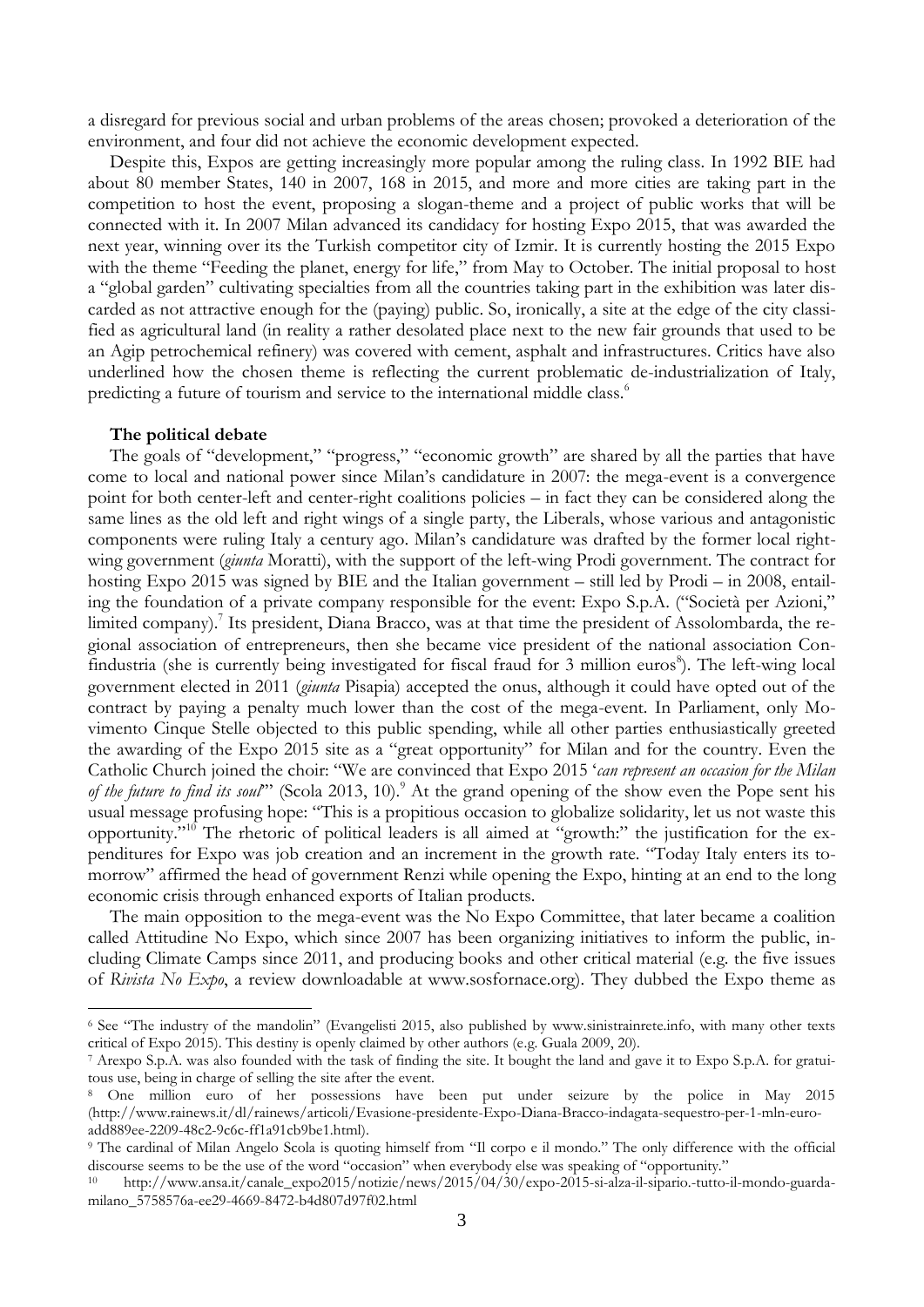"Feeding the transnationals, damages for the planet." Expo is unmasked as a "shock economy" operation, that will end in "the Trimurti of debt-precariousness-cement" (Offtopic and Maggioni 2013, 172):

Expo is the fetish used to justify actions that politicians and banks would have taken anyway, but at a different pace. If and when they are accomplished, it will only be because local authorities will assume the debts. The Italian "project financing" works in this way, while project financing should rather guarantee returns on the investment thanks to the money raised by the accomplished work itself. For example a motorway should pay for itself with the money made from the toll. Meanwhile, however, someone must spend to build the road. Banks have no trust, neither does the private sector: the public is still the bottomless cash cow. (Offtopic and Maggioni 2013, 144)

The Clash City Workers, a Marxist group which considers Expo a typical appropriation of public goods to remedy the falling profit rate, writes:

Therefore Expo is an event that condenses the major contradictions of capitalism: from the environmental crisis to the financial and property speculation, from the privatization of key resources to corruption, from the tendency to monopoly to the degradation of the quality of the food. (Clash City Workers 2015)

Criticized by the former groups, forty Ngo's accepted the proposal to take part in a "Civil Society's" pavilion on the Expo premises, where they expose the anti-trade unions actions and disloyal commercial practices of the transnational companies who are "global partners" and sponsors for Expo, such as McDonalds, Nestlé and Coca Cola. They write that the proposed "Charted of Milan" (see further) really is:

A great cultural swindle, in which the great policy of 'feeding the planet" is entrusted to technology, science and finance multinationals. The examples are GMOs and the world price of water. Civil society is to locally promote nutrition education (I produce junk food, then educate you not to eat it), good practices, charitable solidarity, going to the gym to lose weight. The structural causes of the food crisis and those who are guilty for them no longer exist. (Molinari and Redazione 2014)

As many critics underline, the agricultural model showcased is the one promoted by transnational companies such as DuPont (partner of the US pavilion), Monsanto, Nestlé, and the many others doing research in biotechnology and marketing it. Basically its aim is dispossessing peasants, appropriating seeds through patents to garner a continuous stream of profit which renews itself at every new sowing.

In order to make it for the grand opening on May  $1<sup>st</sup>$  – in itself an insult to the working class, as in Italy Labor Day is a public holiday celebrated with parades – a new figure with special powers was created: a government-nominated Commissar, Giuseppe Sala, who can bypass environmental- and laborprotecting laws: the "state of exceptionality" permits the neoliberal power to give free rein to the commodification of everything.

The deadline was met and Expo opened its doors in the morning, while in the afternoon the annual Mayday Parade – initiated in 2001 in Milan by the *precariato* in opposition to the morning one organized by the trade unions – was entirely dedicated to the anti-Expo protest. Tens of thousands gathered and marched. A "black bloc" of a few hundreds of masked people set fire to a dozen of cars and broke the windows of some 50 shops in the center of town, and the destruction was dubbed by the press "Milano a ferro e fuoco" (Milan ravaged). The day after, the mayor Pisapia and the Democratic Party (PD) called for volunteers to "clean the city" by canceling the political graffiti left by protesters, and an crowd of 20,000 city dwellers responded.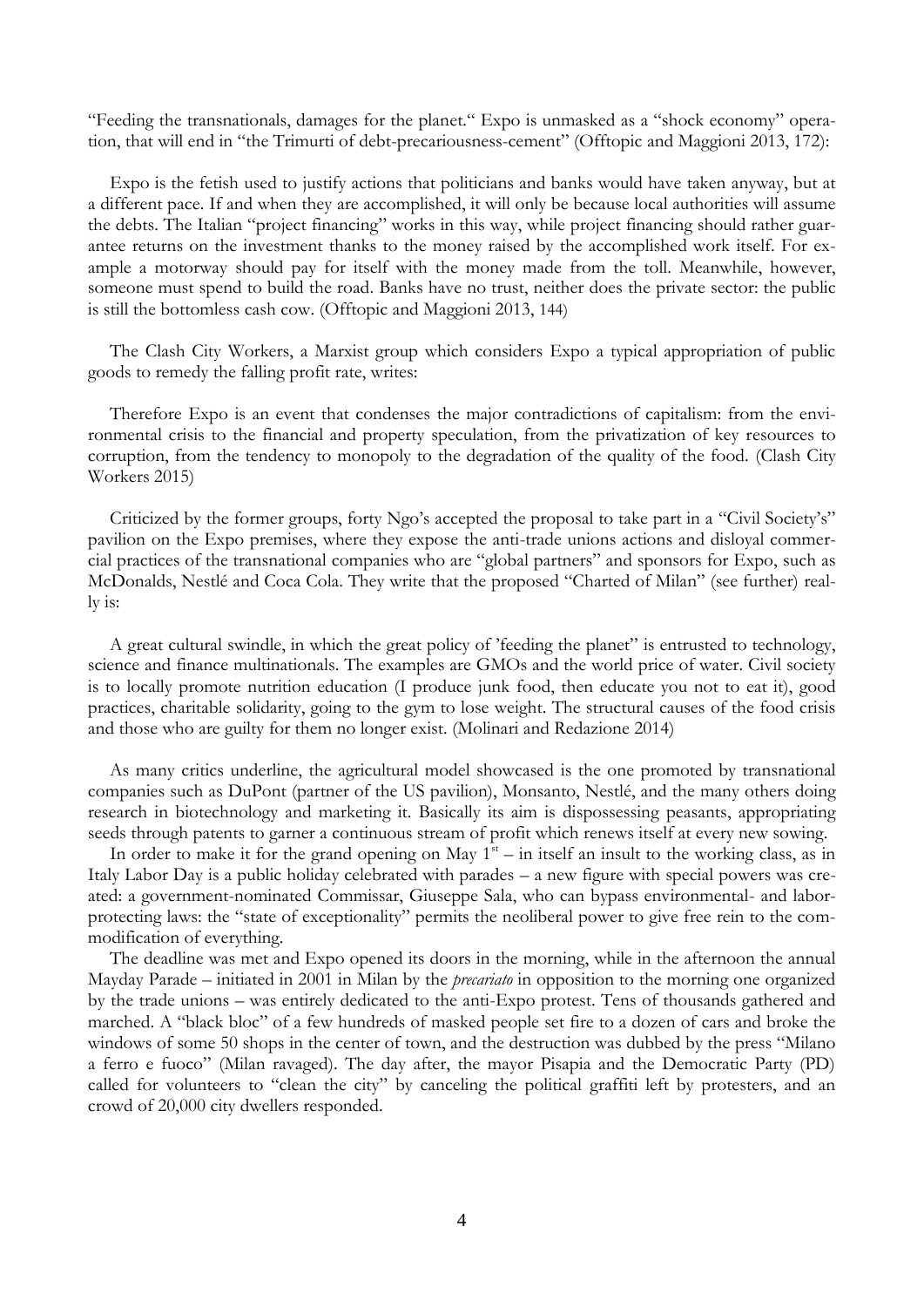# **"C'è da fare il mondo" (Everything must be made)**<sup>11</sup>

Economic growth fostered by Expo was officially forecasted by the private business university Bocconi, at first in 2008 to support the Milan candidacy, then again in 2013 (repeating the same figures). Its professors foresaw a good 24.7 billion in increased production between 2012 and 2020 – but "only" 10.5 in value added. Every year 199.000 new jobs would be created.<sup>12</sup> Commenting on the multiplicative effect of the money spent, highlighted by the Bocconi study, even the advocate of neoliberal policies Roberto Perotti recognized that the multiplying effect would work for any State expenditure, regardless for what. Even this mainstream economist implied that the sum could have better been spent in projects more relevant to the necessities of people's lives. All in all, to organize *circenses* is politically risky when *panem* is hard to come by.

Expectations were gradually reduced, and the last numbers trumpeted in July 2014 by the Commissar for Expo were 15-16,000 new jobs to be expected. It still a far cry from the data certified by the Provincia di Milano: 4,500 new jobs distributed among 1,700 firms (at least: only local firms could be monitored).<sup>13</sup> On the other hand, more than 10,000 people answered to the call for the "historical opportunity" to act as volunteer hostesses and stewards – a new *Voluntariat* class? They are doing it illegally, as "volunteering" is defined as working for a non-profit association, never for a commercial company (this has not gone unnoticed in the outraged comments to the ad for Expo volunteers posted on Youtube<sup>14</sup>). Though working for a private firm cannot be for free, the Confederated trade-unions (except for FIOM) consented to this violation of labor laws and of the Constitution itself (art. 36 on fair remuneration) by signing an agreement with the Chamber of Commerce on the 23<sup>rd</sup> July 2013 foreseeing 18,500 volunteers to be compensated with a meal ticket a day for their two-weeks five-hourly engagement. Another agreement in May 2014 created an Osservatorio Partecipanti where the trade unions agreed to solve all the labor disputes. "In other words," as Clash City Workers (2015) denounce, "in Expo it is forbidden to strike."

There is also a legal dispute about the kind of contracts that were used in Expo, as the *apprendistato* should entail the teaching of a job (a deregulated form of it is used, without the duty to document what the firm has taught): these contracts are not valid for services at fairs (San Precario 2013). The latest news is that 600 people who were hired could not enter the site due to the lack of police clearance, as the Expos grounds have been declared "sensitive" and "of strategic value" (the site's perimeter is protected by a 3 meter wall with barbed wire, under surveillance by soldiers with machine guns). The police's approval is said to be not decisive, but it seems that no employer has gone against their indications. People were refused the pass because they had illegally put up political posters, or because they went to squatted places and *centri sociali*, that organize the most vocal opposition to Expo.<sup>15</sup> There is no legal basis whatsoever for these controls, that illegally checked 60,000 prospective workers.

The initial public allocation of 4.1 billion for Expo was cut by the Monti government to 1.4 when the crisis exploded in 2008. The money was finally assigned in 2012: 830 million from the State, 480 from local authorities, 70 from the Chamber of Commerce, though the official website now reports on-

<u>.</u>

<sup>11</sup> The speaker is a *mafioso*, talking about the prospect for good business with a fellow adherent to a *cosca*: "L'Expo è una cosa milionaria, soldi, miliardi, c'è da fare il mondo" ("Expo is a thing worth millions. Money, billions, a world must be made" – telephone conversation intercepted by the judiciary and quoted by Stefanoni 2014, 224). See also http://www.stampoantimafioso.it/mafia-e-expo-2015/

<sup>12</sup> *L'indotto di Expo 2015. Un'analisi di impatto economico*, edited by Alberto Dell'Acqua, and paid for by the Milan Chamber of Commerce (synthesis of the study with press conference: [http://www.mi.camcom.it/c/document\\_library/get\\_file?uuid=b10742f8-6563-4684-b0a5-c1df75050a1b&groupId=10157\)](http://www.mi.camcom.it/c/document_library/get_file?uuid=b10742f8-6563-4684-b0a5-c1df75050a1b&groupId=10157). See also the 2008 study: Dell'Acqua, Alberto, and L.L. Etro. *Expo Milano 2015. Un'analisi di impatto economico per il Sistema Paese ed i settori industriali italiani*. SDA Bocconi School of Management, Milan, 2008.

<sup>13</sup> The data come from Osservatorio mercato del lavoro and are presented by Cavicchio and Lo Verso (2014).

<sup>14</sup> [https://www.youtube.com/watch?v=FwpAZknHU8Q,](https://www.youtube.com/watch?v=FwpAZknHU8Q) linked to <http://volunteer.expo2015.org/it/programmi> as information for prospective volunteers, but in fact a 1-minute ad playing on the motive of "you'll have a lot of *likes*" (on Facebook). A comment by a fair hostess is noticeable: "Working for free at Expo is wrong," as it is taking away jobs. She also unveils the rhetoric showing the hostess job to be glamorous, while it is in fact a tedious students' temporary occupation, with visitors eager to go to their target, who would never stop to make friends with the service personnel.

<sup>15</sup> http://www.ilmanifesto.info/expo-licenziamenti-preventivi-viminale-nella-bufera*/* 25.5.2015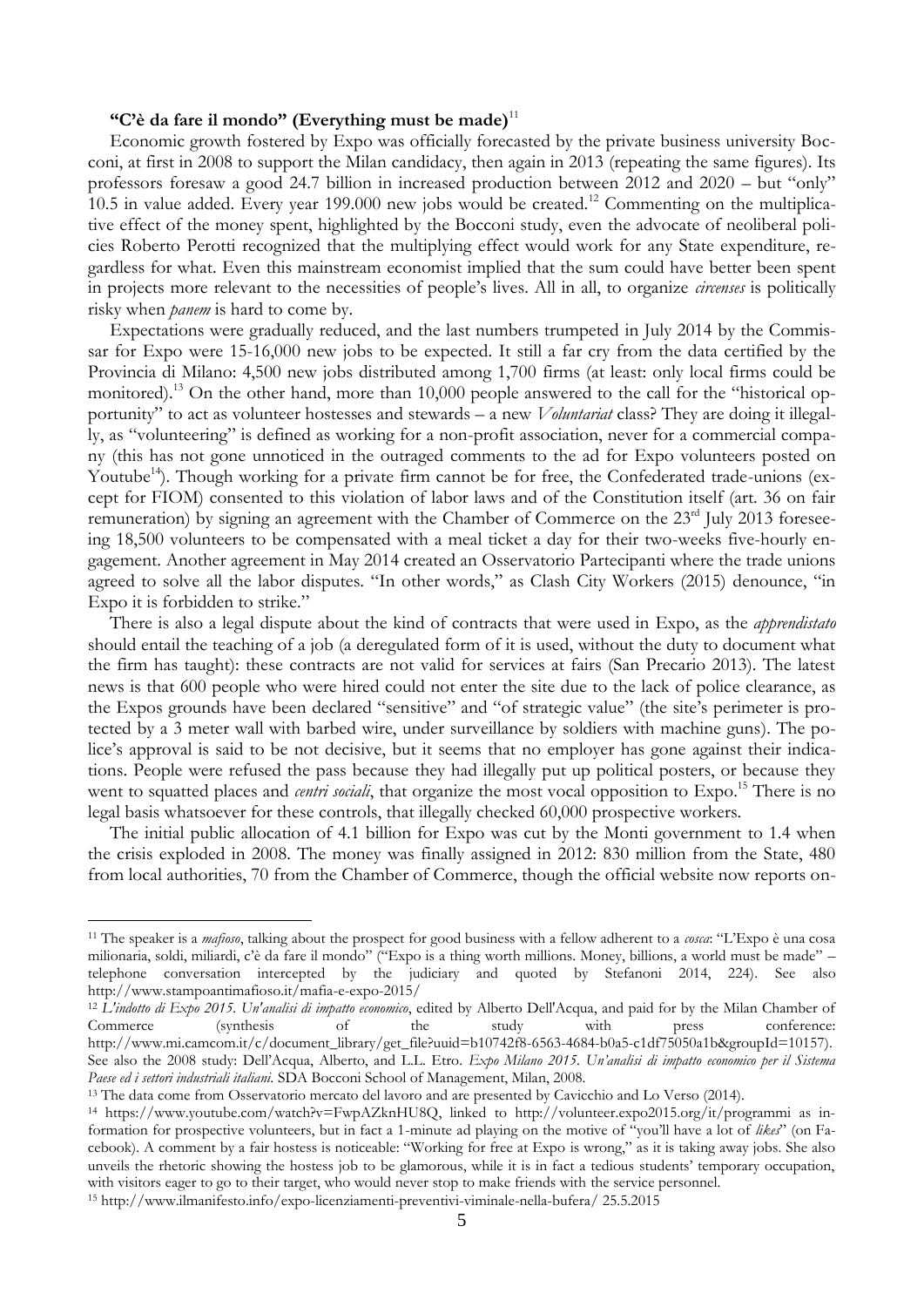ly 618 million spent and accounted for.<sup>16</sup> This direct "investment" was transferred to Expo S.p.A., in charge of money making through sponsors, ticket sales and concessions to vendors. But this is not the only public expenditure that the government found necessary for Expo. Other, even more invasive, infrastructure was deemed "essential" for traffic flow during Expo: two new highways (BreBeMi: 2 billion for 61 km, and Pedemontana: 5 billion for 67 km), an outermost external bypass (1,7 billion for 30 km, dubbed the most expensive highway in Europe) – all cutting though fields and also parts of the Parco Agricolo Sud – plus the enhancement of railways and junctions. It is plainly and noticeably absurd to make new roads for the increased traffic due to a temporary event, though the highway projects were two decades old, fiercely opposed by the local committees against the degradation of urban life by traffic and against the destruction of agricultural land – to no avail. Public transport should also be improved with two new underground lines and the prolonging of the existing ones (not completed to date). In sum, the colossal public expenditures amount to 11.4 billion euros: 10 billion for mobility (on which a partial return can come in the form of users' fees or concessions), and 1.4 billion euros allocated to Expo S.p.A.

Another (quite wacky) part of the project was a double connection called "Vie d'acqua" and "Via di terra." The "Via di terra" consisted in a 90 million euro expenditure to decorate the main streets between the center of Milan to the Expo site. The project was canceled due to the crisis. The "Vie d'acqua" (deceivingly in the plural) was the construction of a boat canal from Milan to the Expo. Its budget was reduced from 290 to 175 million, again by the government's cuts due to the crisis, and then partially transformed into an underground stream after a long fight with local committees opposed to the destruction of park land along its urban tracts (Offtopiclab 2014). Inhabitants of the areas entered the sites and blocked the constructions for months, but in uninhabited areas the works were completed. The final result is a much diminished new cement canal, about half a meter deep (or, rather, shallow), in areas where discarded old agricultural canals abound, side by side with the new one. A part of the "Vie d'acqua" project was a renovation of the Darsena, the old port of Milan, that has been accomplished by laying cement on the remains of the 17th century Spanish Walls that used to stand on one side of the old port.

## **"Expo dà da mangiare" (Expo feeds)**<sup>17</sup>

1

Technically the private appropriation of public expenditures had already started with the creation of the firm to manage the construction of the exhibition, as requested by the BIE, to which public money had already been transferred. After a long debate among its multiple political heads,<sup>18</sup> it was decided not to expropriate nor to use public grounds, but to buy the land for the exhibition. The chosen site has a trapezoid shape, bordered by the high speed railway, two other railways and the *tangenziale* (the ringroad around Milan). It was nominally agricultural land, but in fact it was abandoned, scattered with illegal dumps, desolated vegetation, and dirt roads. The only building was a farm, Cascina Merlata, hosting social projects, that were moved. It was mostly private land, a choice that many commentators described as Expo 2015's "original sin" (e.g. Gallione 2012, 157; Offtopic and Maggioni 2013, 104). In fact all former Expos had mainly used existing structures and never started from scratch.<sup>19</sup>

The choice entailed a conflict of interest as Fondazione Fiera was both seller and buyer of most of this land (520,000 square meters). Among the rest, 260,000 square meters belonged to the family Cabassi (one of the giant companies responsible for the *cementificazione* of Italy, originally only excavators for other construction companies), 120,000 to the Rho municipality, 80,000 to the Poste, 52,000 to the Milan municipality (also in conflict of interest), 20,000 to five other small private proprietors. The

<sup>16</sup> <http://dati.openexpo2015.it/content/disponibili-i-dati-aggiornati-su-lavori-flussi-finanziari-cantieri-e-opere>

<sup>&</sup>lt;sup>17</sup> It was one of the two things that the crowd gathered to cancel graffiti the  $2<sup>nd</sup>$  May shouted at a young woman who showed up with a sign on which she reproached the inhabitants of Milano for their indifference to people's deaths (e.g. the refugees drowning in the Mediterranean), while so promptly reacting when material things got damaged. (Their other cry was "Take a sponge and clean.")

<sup>18</sup> That is, the different local government constituting the societies Arexpo and Expo.

<sup>&</sup>lt;sup>19</sup> Though Roche (2000, 10) writes that mega-events "are usually intended to physically transform some strategically important area in cities."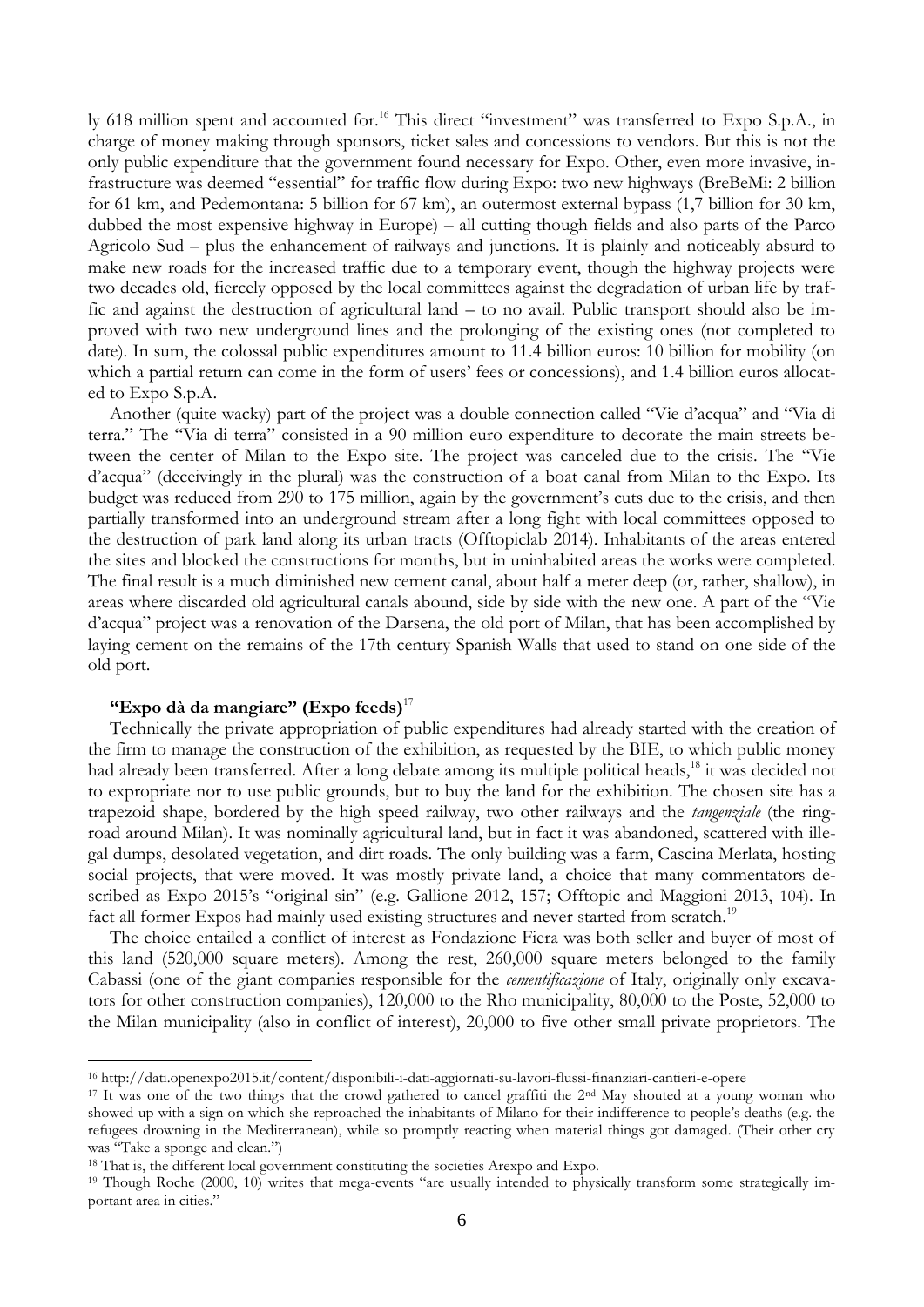total of ca 1,1 million square meter was paid for with 120 million. The value of the developed land after Expo was expected to increase tenfold – so it was bought at ten times more its agricultural value: 120 euros instead of 12 per square meter. In November 2014 an auction to assign it went deserted.<sup>20</sup>

After this costly acquisition of the land, the authorities proceeded with a change of destination in town planning to permit construction. The land transformation in the Rho-Pero-Milan trapezoid started with the preparation of the terrain, then cement was poured. Cement-making is one of the most energy-intensive construction processes, and after a piece of land has been covered with it, its potential for primary products is lost forever. The terrain was levelled, local water streams were canalized, and the first artifact, the "piastra," was built. It is a concrete platform about 2 km long and between 350 and 750 meters wide, that is connected to the drainage system, water supply, and electricity grid, with about 10 km of roads traced. The works can be compared to the construction of a city, with two permanent buildings and 80 temporary pavilions, a surrounding canal and a little lake, a children's park, and the ex farm reserved to Ngo's. The construction of the temporary pavilions was at the expense of the 145 nations and of the many big transnational corporations participating in the event (a staple presence). Coca Cola, New Holland Agriculture, Vanke, JooMoo, Federalimentare, China Corporate United all have their corporate pavilions. So further public spending took place, on the order of millions of euros: e.g. 3 to build and stage the Vatican pavilions, 6 for the US. It is stressed that the pavilions will be moved and re-used for purposes always specified on posted signs, in the name of sustainability.

States take part in Expos for "promotion" reasons and the BIE arranges help for the poorer countries to be represented at facilitated conditions. Expo, as all displays of "the power of the machine," is also an investment in nationalism, plus it reinforces the interstate system itself, which world-system analysis rightly considers one of the basic institutions of the contemporary capitalist world-economy.

The future destination of the developed land could legally be the construction of houses and other buildings on 52% of its surface (a high urbanization index for Italy) with a percentage of social housing. As said, this is still undecided. Possibly the public sector will help further "the economy" by moving there the Palazzo di Giustizia (courthouse) and/or a part of the University of Milan, as its (our) rector declared.

The judiciary has also intervened. From the very first tender, irregularities were already evident, but the judges investigating them were stopped by the Milan General Procurer with no apparent reason other than to let the Expo take place undisturbed. The press called "a record" the fact that the first two tenders, one for preparing the land and the other for building the "piastra," were both investigated for corruption. They were, in the usual bipartisan way, assigned respectively to CMC (what is called a "red" cooperative) and to Mantovani (a Catholic-oriented firm). The judges are also investigating the toxic waste fill of the BreBeMi highway site, while firms that have contracted other works for Expo had previously been convicted for collusion with mafia, trafficking in waste, and for not having requirements to tenders. Other firms are under investigation for corruption.

Some commentators, such as the journalists writing exposés, underline how Italian mega-events are particularly subject to this larceny (Carlucci and Caruso 2012, Stefanoni 2014).

## **Justifying Expo 2015**

1

Alf Hornborg underlines the importance of cultural factors in the acquiescence to or the acceptance of the unequal exchanges between core and periphery of the world system that can be revealed by a thermodynamic analysis of the material and energy flows.<sup>21</sup> We will soon see the physical significance of Expo, and if and how it represents an unequal exchange – but it has surely concentrated public monies in a very peculiar project, as temporary as it can get – apart from the construction of the new underground lines that will save time for its daily users of all classes (at the expense of the time of all the

<sup>&</sup>lt;sup>20</sup> Among the construction works connected to Expo there is the "Expo village" at the nearby Cascina Merlata: to house about 1,3 thousand Expo delegates a new quarter of 520,000 square meters was built, with 1,600 apartment to be sold on the free market and 700 for social housing.

<sup>&</sup>lt;sup>21</sup> See Frame 2014 on the necessity to start inductively from the flows, and of theorizing a role for the semiperiphery countries, that many "Third World" countries now have become.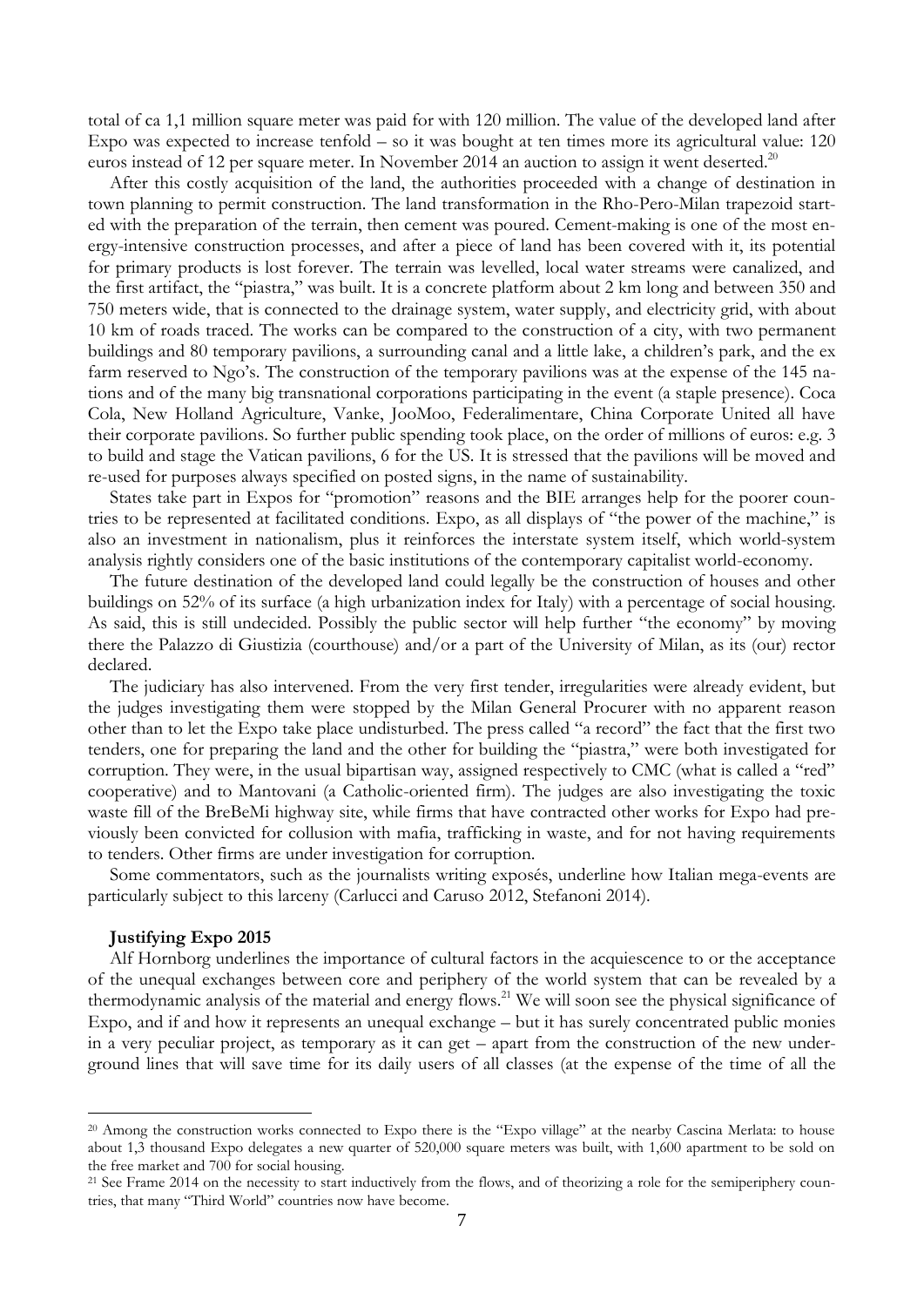workers, also resource extractors, who contributed to building it, as Hornborg would add).<sup>22</sup> Expo is not so much a potlatch celebrating prosperity, but as a waste in times of economic crisis. Indeed, many of the cultural elements presented have been provided to the public to create consensus about the public investment on what is basically a six-month amusement park, aiming at stunning adults and children with 3D motion pictures, holograms, bizarre architecture: "an exciting experience that leaves you speechless"<sup>23</sup> (not only in my peculiar opinion, is this a gross exaggeration). Still, "Feeding the planet" is just a dim excuse: with an entry ticket of 35 euros (only 5 after 19.00, when many pavilions are closed), the "didactical part" – or rather what should be a political debate – would hardly stand by itself without the fun fair. "Fun fair" structures are temporary almost by definition, and put great emphasis in it. Only for a short time you can enjoy the machines that amuse you, and hammering advertisement is always employed to draw attention to the exceptionality of this state. Indeed massive advertisement/brainwashing campaigns extol the visit to Expo as a "must do," "must be there." Its brand has been displayed for years everywhere, from cars belonging to sponsor companies to train stations and websites (particularly obnoxious the Trenitalia one, where the train timetables are located), it is even inscribed on the top of the skyscraper of the Regione Lombardia in Milan. TV advertisement is also targeting children to exploit "the nag factor," enticing them to the "Children's Park". School groups are brought to visit the exposition at discounted prices (10 euros), with the encouragement of the Region Lombardia (responsible for public education), which with its «Expo 2015 e la scuola italiana» campaign aims at bringing two million pupils to visit (in a letter to the school directors to send out to teachers, it encouraged the kids to eat at the Expo McDonald's<sup>24</sup>).

The first culturally accepted serious element to create acceptance for Expo is without doubts the promise of "growth" and "development." In the words of the BIE:

An Expo is also an extraordinary way to foster development. The event boosts the improvement of infrastructures, transportation networks and housing capacity.<sup>25</sup> It generates employment and job creation and improves the global business and investment environment of the country.<sup>26</sup>

Another cultural element to create consensus is the victory in an international competition, along with the prestige associated with BIE approval. This was used as a boost to national identity. Let us not forget the promise to feed the planet:

Milan will become a global showcase where more than 140 participating countries will show the best of their technology that offers a concrete answer to a vital need: being able to guarantee healthy, safe and sufficient food for everyone, while respecting the Planet and its equilibrium.<sup>2</sup>

These cultural elements are supposed to legitimate the public expenditure, interpreted to be necessary for Milan to be "in good standing" being visited "by the world." Newspapers used all-out-ofproportion titles such as "Milano this year is the center of the world." In the name of international prestige Italians were also incited to "behave" on this occasion of international display, also by volunteering or by accepting the more "flexible" – that is, with loss of workers' rights – job contracts that were introduced especially for Expo.

There is no real way to know whether these cultural elements are truly needed, as most people never actively protest public expenses, which they have never really been called upon to approve in the first

<u>.</u>

<sup>&</sup>lt;sup>22</sup> See Hornborg 2001, 150 and 2011, 49 and 107. There are elements of redistribution, too: the purchase of solar panels for public buildings in Rho (see below, note 22), with 800,000 euro from Expo S.p.A. was greeted by the municipality as a windfall gain.

<sup>23</sup> http://www.expo2015.org/it/da-non-perdere--le-attrazioni-dei-padiglioni

<sup>24</sup> http://milano.repubblica.it/cronaca/2015/04/30/news/expo-113210235/

 $25$  Nevermind that there is no need for extra housing capacity in Milan – see further.

<sup>26</sup> <http://www.bie-paris.org/site/en/expos/about-expos/what-is-an-expo>

<sup>27</sup> [http://www.expo2015.org/en/learn-more.](http://www.expo2015.org/en/learn-more) Note that technology is indicated as the answer to hunger, a position heavily criticized by Hornborg.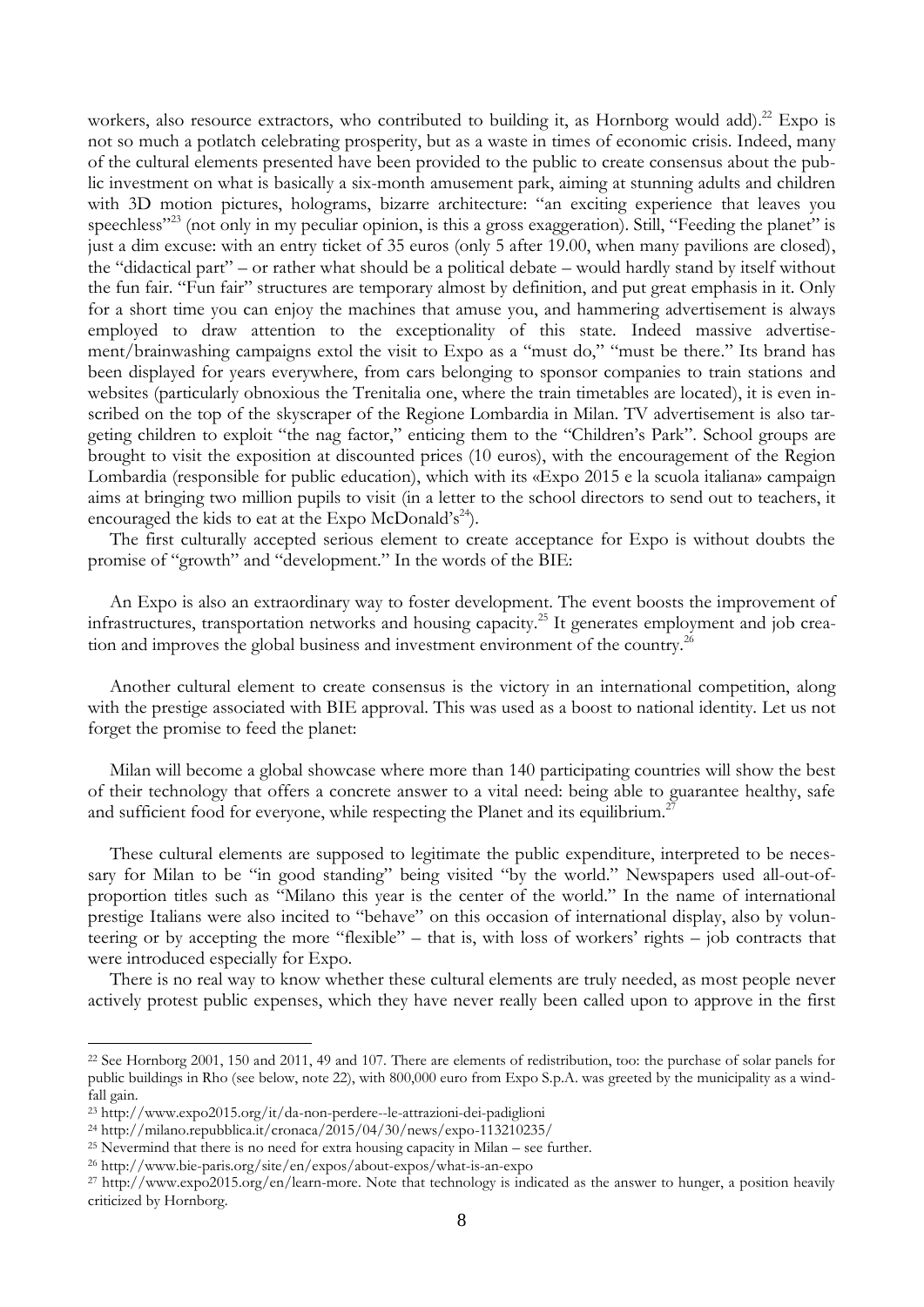place, but passively accept the government's decisions. Nevertheless it was the economic violence of exorbitant fines that crushed the local resistance against the new roads and highways, while popular opposition to the urban canal did succeed after a long fight – but maybe the project has just been postponed.

As emissions contributing to the disastrous Earth warming have become salient, Expo expresses a concern – or rather feigns it: the zero option of not building it had been politically excluded, though cement-making is one of the greater releasers of carbon dioxide, coming second after thermoelectric powerhouses. The EU cap-and-trade directives offer the possibility to use the fake solutions of the Kyoto protocol to "control" the emissions of this greenhouse-effect gas.<sup>28</sup> The Expo website reports an estimation of its emissions, including the constructions, the materials, and the visitors' travels: between 939 and 1.420 kton CO2eq, even more than the foreseen amount for which the EU had allowed for. Under the EU-ETS system (Emission Trading System), derived from the Kyoto protocol, the excess amount now requires Expo S.p.A. to buy "carbon credits," with money that will be spent by their provider in "environmental projects." Solar cells panels will be bought to be placed on 18 public buildings in Rho, co-financed by Expo and the municipality: the "remedy" to excessive emissions requires even more expenditure by the public purse (though seemingly for a good cause).<sup>29</sup> All in all, the cap-andtrade system is just a smokescreen for the capitalist "business as usual." By all means, "sustainable development," the central concept of the Kyoto protocol, is a contradiction in terms, according to Hornborg and many others (Danna 2012). And how is it possible to talk about "sustainability" of Expo at all? This event was conceived to last for six months.

"Sustainability" appears at the core of the "Charter of Milan," presented as the legacy<sup>30</sup> of this megaevent: it is gathering State signatures as if it were a UN document. Its propositions about sustainability and equity in the "food system" come from a "scientific committee." Its contents were criticized in the conference "Expo: feeding the planet or the transnational companies?" (7<sup>th</sup> February 2015) promoted by some independent leftist city counselors with the participation of Susan George and Flavio Valente of Via Campesina. Nonetheless the General Secretary of the UN is expected to come to Expo to receive the Charter from the Italian government on the 16th October.

In the Charter, and in Expo in general, attention is drawn to technical "solutions" that will presumably multiply harvests, in a renewed version of the Green Revolution. No technical solutions will not stop hunger, just as the Green Revolution didn't, but they will require higher investments, generate debt and result in a concentration of land possession, exactly as the Green Revolution has. The longdiscovered and widely demonstrated concept (e.g. Lappé and Collins 1977 and 1988, George 1990) that hunger rarely derives from scarce harvests (though these can bring up the price of food leaving more people without it) but mostly from a lack of money plus an individualistic social organization (Davis 2001) is set aside and ignored.

Admittedly, the cultural impact of Expo would be quite different if its publicity clearly stated how many more  $CO_2$  emissions it has caused instead of how they will be "compensated" for with even more industrial activity, and what its true impact is in terms of soil loss and degradation of materials and of energy is. But it would be a far step from the propaganda needed to let the public enjoy the fair: a honest quest to solve humanity's environmental and nutritional problems is not what seems to be at stake here.

#### **Reviewing Hornborg's Machine**

1

Alf Hornborg's theory aims to explain the process of accumulation fostered by the use of machines:

<sup>28</sup> Since 2005, when the EU-ETS system started, emissions in the EU have been cut by 3%, but even the official dedicated website recognizes that this is rather due to the crisis than to the "carbon credits" (http://ec.europa.eu/clima/policies/ets/index\_en.htm).

<sup>29</sup> [http://www.expo2015contact.it/sostenibilita-expo-2015-acquistera-crediti-per-lemissione-di](http://www.expo2015contact.it/sostenibilita-expo-2015-acquistera-crediti-per-lemissione-di-co2/#sthash.LyF3UPlG.dpuf)[co2/#sthash.LyF3UPlG.dpuf;](http://www.expo2015contact.it/sostenibilita-expo-2015-acquistera-crediti-per-lemissione-di-co2/#sthash.LyF3UPlG.dpuf) [http://www.comune.rho.mi.it/Comunicati-Stampa/Comunicati-Stampa/Comune-di-Rho-e](http://www.comune.rho.mi.it/Comunicati-Stampa/Comunicati-Stampa/Comune-di-Rho-e-la-Societa-EXPO-2015-insieme-per-la-riqualificazione-energetica-degli-immobili-comunali)[la-Societa-EXPO-2015-insieme-per-la-riqualificazione-energetica-degli-immobili-comunali](http://www.comune.rho.mi.it/Comunicati-Stampa/Comunicati-Stampa/Comune-di-Rho-e-la-Societa-EXPO-2015-insieme-per-la-riqualificazione-energetica-degli-immobili-comunali)

<sup>&</sup>lt;sup>30</sup> For a critical assessment of the "social legacy" of Expo 2015 see Costa (2014).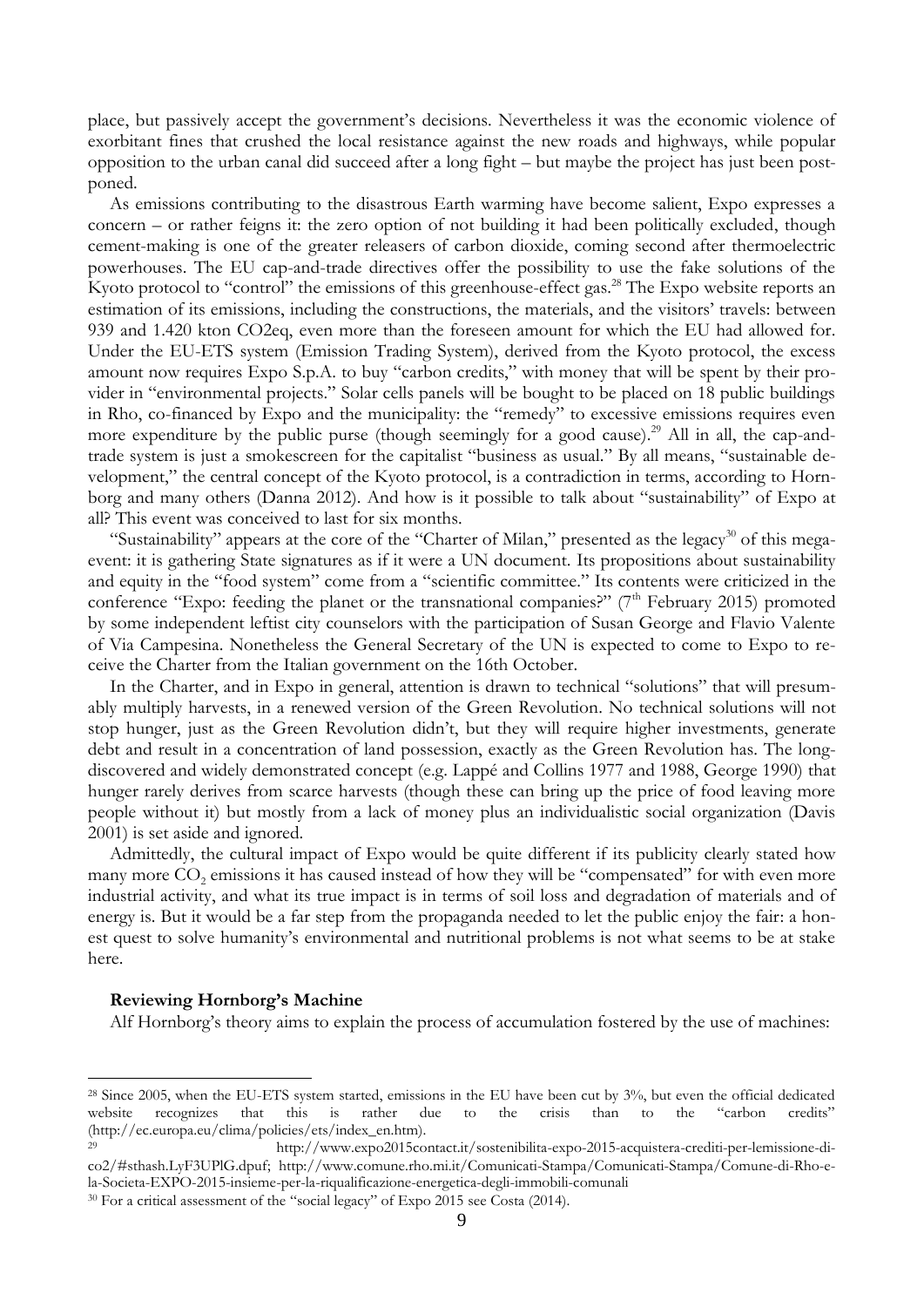I hope to reveal how the material existence of modern, industrial infrastructure (i.e. 'development') ultimately relies on certain cultural notions about production and exchange, and on the unequal flows of resources that these notions mask and reproduce. (Hornborg 2001, 2-3)

In his definition of capital, not limited to industrialism, the symbolic and the coercive components are on a par:

capital accumulation can be understood as a recursive (self-reinforcing) relation between some kind of material infrastructure and a symbolic or coercive capacity to make claims on other people's labour or landbased resources. (Hornborg 2015a, \*)

In Hornborg's view the "Machine," which he also calls "technomass," "industrial production," "industrialism," is essentially based on the unequal relationship between the core and the periphery, and on the use of money, which permits the social acceptance of immense inequalities by avoiding reciprocity. Machines are social phenomena and depend on economic evaluations and on power. Through them the core of the world-system gains in physical and thermodynamic terms by selling its industrial products, only a part of which returns to the periphery that had furnished the fresh resources to build them highlighting an unequal exchange in physical terms:

An alternative [to the quest for "energy values"] approach would be to ground notions of underpayment and unequal exchange not in some (contestable) theory of value (whether based on bullion, land, labor, or energy), but in the proportion of a manufacturer's or manufacturing center's total finished product that is continuously returned to the suppliers of energy and raw materials in the context of the productive potential of various institutional arrangements. This proportion defines how much of the productive potential of energy and materials is permanently being transferred to the manufacturing center and likely to be accumulated in its own, expanding infrastructure. (Hornborg 2001, 38)

By definition, in an economy based on profit, the prices for raw materials and energy are lower than the prices of finished products:

"Growth" is not something that technology generates in a pure material sense, but a consequence of how industrial products are evaluated in relation to fuels and raw materials. (…) the industrial sectors have to sell in order to survive because selling is their means of drawing fresh resources from their peripheries. (Hornborg 2001, 13)

The capitalist money circuit D-M-D' assures that the degradation goes on, as profit (more money, buying more raw materials, energy and human labor) is awarded to the most destructive processes: industry making resort to fossil fuels. This, according to Hornborg, is the main – and lethal – contradiction between Industry and the working of Nature, in which humans are inevitably immersed. He goes a step further than Karl Willem Kapp, the German economist author of *The social costs of the private enterprise* (1950), where he noted that all the "externalities", to use economists' jargon, that private enterprises produce in the form of pollution, destruction of natural habitats, loss of alternative and collective uses of the resources (in Hornborg's terms entropy and pollution) constitute an immense social cost: the dark side of profit. Profit can exist only because these social costs are not paid out.

So the Machine is essentially anything that can obtain resources (raw materials and fuel, but also human labor) to further its existence in exchange for its thermodynamically degraded products. This unequal exchange is one out of the five ways to accumulate capital – we will see the others soon – and *The Power of the Machine* is basically dealing only with this mode of accumulation, which seems to concern just the non-renewable sources of energy:

The industrial technomass cannot subsist by itself, drawing negentropy directly from nature, but depends on the existence of non-industrial sectors, where the price of negentropy (fuels, raw materials,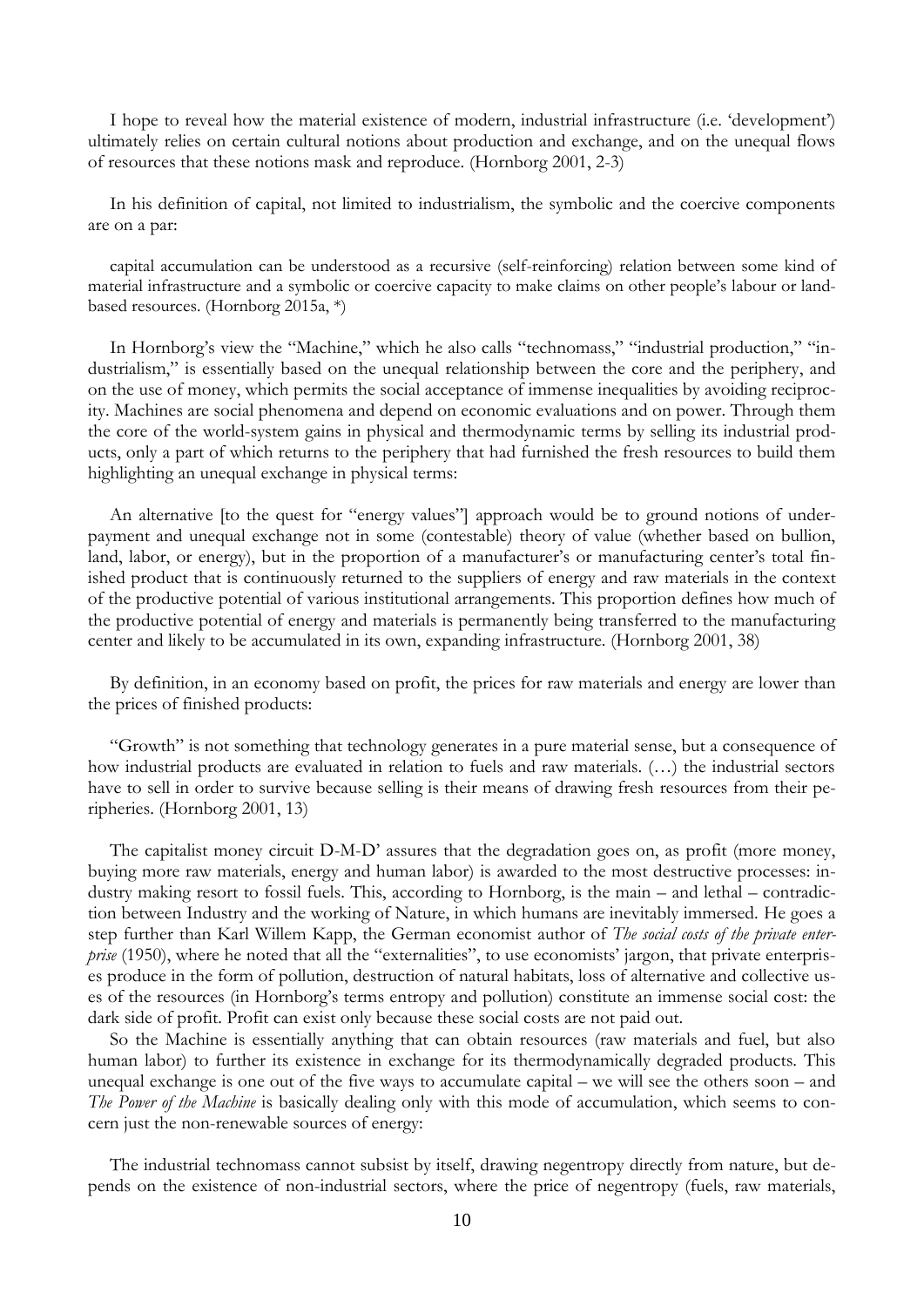and the labor to extract them) is so much lower that such exchange rates can be maintained. (Hornborg 2002, 124)

So the prices of raw materials and labor must be lower than the price of industrial products for the Machine to run.

A key concept of Hornborg's theory is the application, in the wake of Nicholas Georgescu-Roegen (1976), of the second law of thermodynamics to what in current language is called "production." In fact all human activity apart from reproduction is essentially a transformation of energy and materials, with a higher entropy in the Earth system as its inevitable result. The only true production on our planet is the growth of biomass, which humans can foster but not cause, since the conversion of solar energy (external to the Earth system) is unique to plants. The reproduction of all other life forms ultimately feeds on plants, at the bottom of the trophic chain. This thermodynamic truth is masked by our language: production and growth are attributed to human activity, and money is considered their measure. We speak of "raw" materials and "refined" finished products, while in thermodynamic terms the "exergy," which is the potential for work, or (in terms of order) the "negative entropy" are lower in consumers' goods than in their original components: "Thermodynamic theory asserts that energy quality and order are *consumed* in maintaining a structure, whereas economics is founded on the idea that value is *generated* in production" (Hornborg 2001, 104).

## **Expo as Machine**

1

In Expo private firms derive profits from the State and not from the market – the only use analyzed by Hornborg, while James O'Connor (1973) highlighted the importance of the role of the State in fostering economic growth and technological progress in capitalism. The Italian State paid for the basic infrastructure, while foreign States (and the corporations present) provide for their own pavilions. As usual, a detailed analysis in terms of energy and material flows in the building and functioning of Expo would show that the high monetary value given (especially) to the industrial products and machines that States' money purchased, masks the fact that also in this case their "production" is really a transformation, entailing an accelerated process of entropy and pollution. It is quite ironic that Expo, on the contrary, spreads the message that its protagonists, States and their technology, are feeding the planet and are the source of the energy necessary to life.

The "machinery" used to prepare a universal exhibition envisages the use of tangible machines, employed and/or produced by the big corporations of the core countries: machines for building but also state-of-the-art visual technology to illustrate the main contents of the exhibition, and control technology for the high-level security that the Expo site in Milan has been declared to need. The bigger picture is that subordinate countries are routinely persuaded – by cultural elements, by positive economic forecasts and/or by corruption<sup>31</sup> – to pay for those machines and their functioning, generating public debt. This is happening to the Expo host country, too. Though it is too soon (but not risky) to affirm with certainty that the balance of Expo S.p.A. will be negative, the construction of the new highways and roads for this occasion has surely contributed to the Italian public debt. Indebted countries in the EU are currently forced to cut public expenditures e.g. in health service and schools – while it is evident that those debts cannot be repaid since the interest rate keeps multiplying them.<sup>32</sup> The result is going to be similar to the Structural Adjustment Programs imposed by FMI and BM, that made the quality and length of life worse in Third World countries and pushed the working class to accept any kind of working conditions. Within the context of the de-industrialization of core countries, salaries are pushed down, and Expo offers to a relevant proportion of the people involved in it only volunteer work.

<sup>&</sup>lt;sup>31</sup> See the autobiographical book by the economist John Perkins (2006), describing his job in producing forecasts of "demonstrate" favorable economic returns e.g. for dikes and highways, in order to convince foreign governments to pay for the US corporations' projects by taking loans from international banks.

<sup>32</sup> Graeber (2011). In Hornborg's text the use of money is generally intended as immediate payment (e.g. 2001, 13-14) without giving a specific place in his theory to the general mechanism of debt, through which production can be achieved although lack of financial liquidity would impede it (though he does describe the debt trap of Third World countries, e.g. 2001, 15 ff.).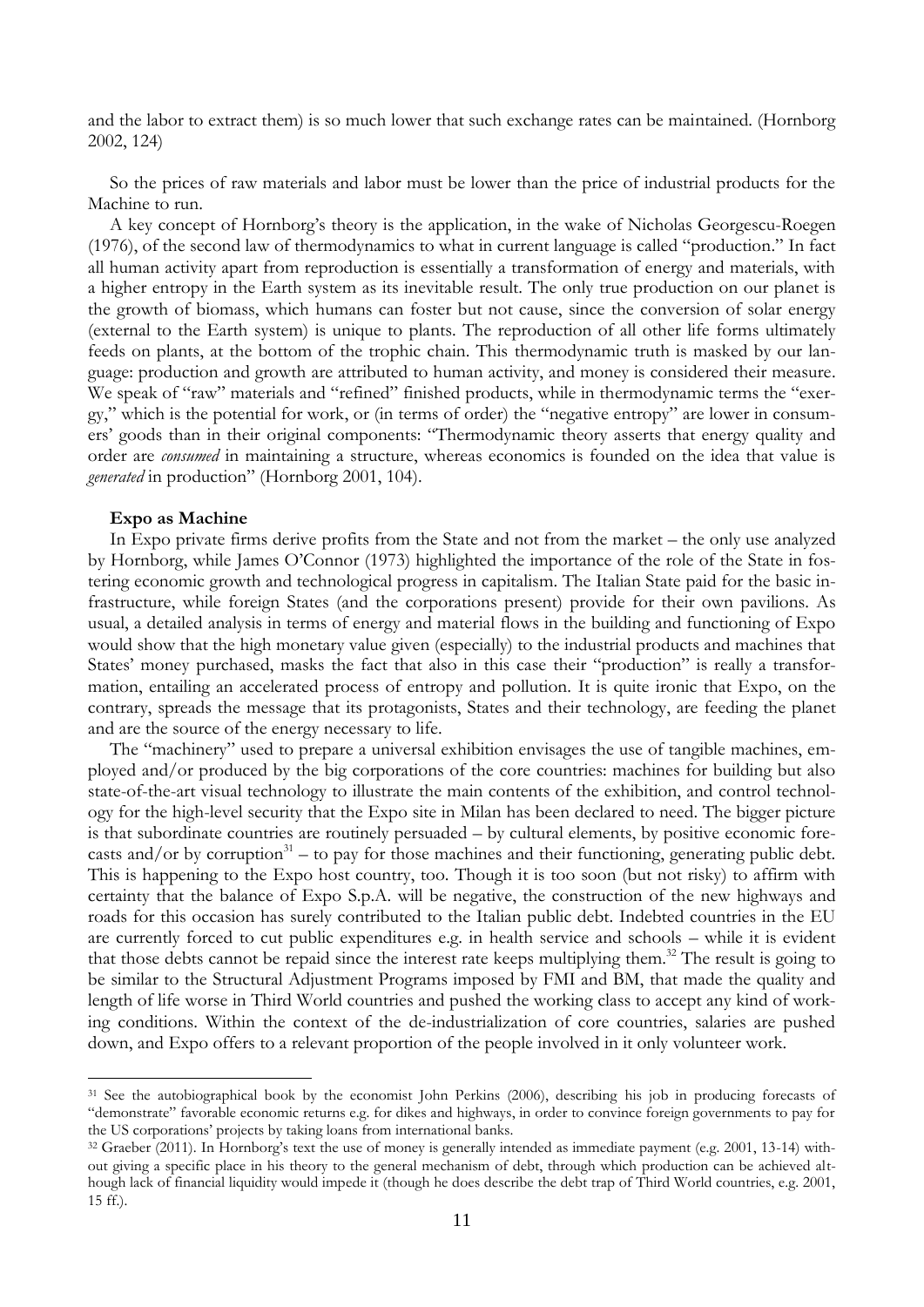Up to now we have mainly reasoned about Expo in terms of money, but what is Expo 2015 in physical terms? Land registered for agricultural use has been "developed" with what ecologists call "a grey fire," because cement destroys life in a way similar to a blaze. The purpose of this destruction is to invite people to converge in a (sub)urban space, in principle from all over the planet – in reality 80-90% from the same country where it takes place, as the BIE says on its website [\(http://www.bie](http://www.bie-paris.org/site/en/faqs/118-questions-on-expos)[paris.org/site/en/faqs/118-questions-on-expos\)](http://www.bie-paris.org/site/en/faqs/118-questions-on-expos) – to admire an energy-intensive exhibit made up of materials and artifacts that are planned to be moved or disposed of after six months. More machines and more energy will be employed in disassembling the pavilions and move them (since this is costly, it is doubtful that it will really be done). Only two buildings will remain in place, and on about the half of the Expo surface new houses and commercial spaces should be created, while the rest will be structured to become a public park – this is likely to remain an empty promise, as many other Italian cases have shown (Sansa et al. 2010). But also the further *cementificazione* of the Expo area is in doubt. Milan and Italy as a whole already have more housing and commercial or industrial spaces than they need. Milan's population within the city's administrative limits has diminished by about one-fourth since 1971, remaining stable over the last ten years. Istat calculated in 2008 that 10% of the buildings were "at the disposal," that is, unused, in a country where 3.6 million hectares of agricultural land were lost from 1990 to 2005 (official statistics quoted by Martinelli 2011, 17). Lombardy is ranked first among the regions for its proportion of artificial surfaces: in 2008 it covered 14% of the land.

Nevertheless, the lack of demand is generally not a problem for the construction sector, as buildings are considered both by companies and by the population in general to be a value reserve. It is also not difficult to find credit to invest in new buildings, as the banks inscribe their disbursement as active investments instead of passive loans (Martinelli 2011, 28 ff.). In fact, Italy is the first producer of cement in Europe; consuming 600 kg per capita a year, while the other EU countries consume less than 400 kg (Martinelli 2011, 75). Italian cement producers often burn mixed waste as fuel, saving money and creating more pollution. Ironically, local inhabitants do not protest cement plants as much as incinerators, as the former are considered to be "productive."

Unequal exchanges takes place also at the local level, not just across the borders. In the case of Expo, the private sector exploits the public for the building materials extracted from the local territory. The "cement cycle" not only needs cheap construction material but also cheap land on which to build: both are easily found in Italy. Excavated earth is sold by public authorities for a pittance (as it happens with other common resources like water): limestone, clay, stone chipping and gravel are public goods for which the Regions usually ask less than 10% of their market value from the companies which dig them (Martinelli 2011, 25).<sup>33</sup> Needless to say, this low price guarantees enormous profits to both excavaters and builders. Zoning changes in town planning are easily obtained as they bring fresh cash to the municipalities (*oneri di urbanizzazione*), that for decades have been subject to reductions in State allocations. So public resources are eaten away not just in terms of money but also in terms of the productive potential of the land, that once "developed" is degraded, to the advantage of the proprietors of the excavating and building machines, who manage to bring to conclusion the D-M-D' cycle, fostered by the public sector.

What also goes unsaid in the apology of capitalism that Expo is promoting, is that most of the final products of affluent societies are useless – such as empty new buildings – and are only bought and shown off as a sign of prestige or as identity marks, which is exactly what the objects exhibited in Expo represent for the States and the companies displaying them. That is, they are socially useful, but do not satisfy any primary need. Objects built for Expo are mostly as temporary as the signs that have been posted all over town to signal the exhibition (even the name of the railway station of Rho Fiera was changed to "Rho Fiera Expo"). Just one example: Azerbaijan displayed "tulip fields": artificial flowerlike shapes in different colors that can move when the visitors' hands hover over them (many no longer worked after a month). Their destiny after the exhibition is unknown. Whether they were built as an

<u>.</u>

<sup>33</sup> See also Martinelli 2011, 47; his original source is Legambiente. See also the information gathered by the movement "Stop al consumo di territorio," active since 2009.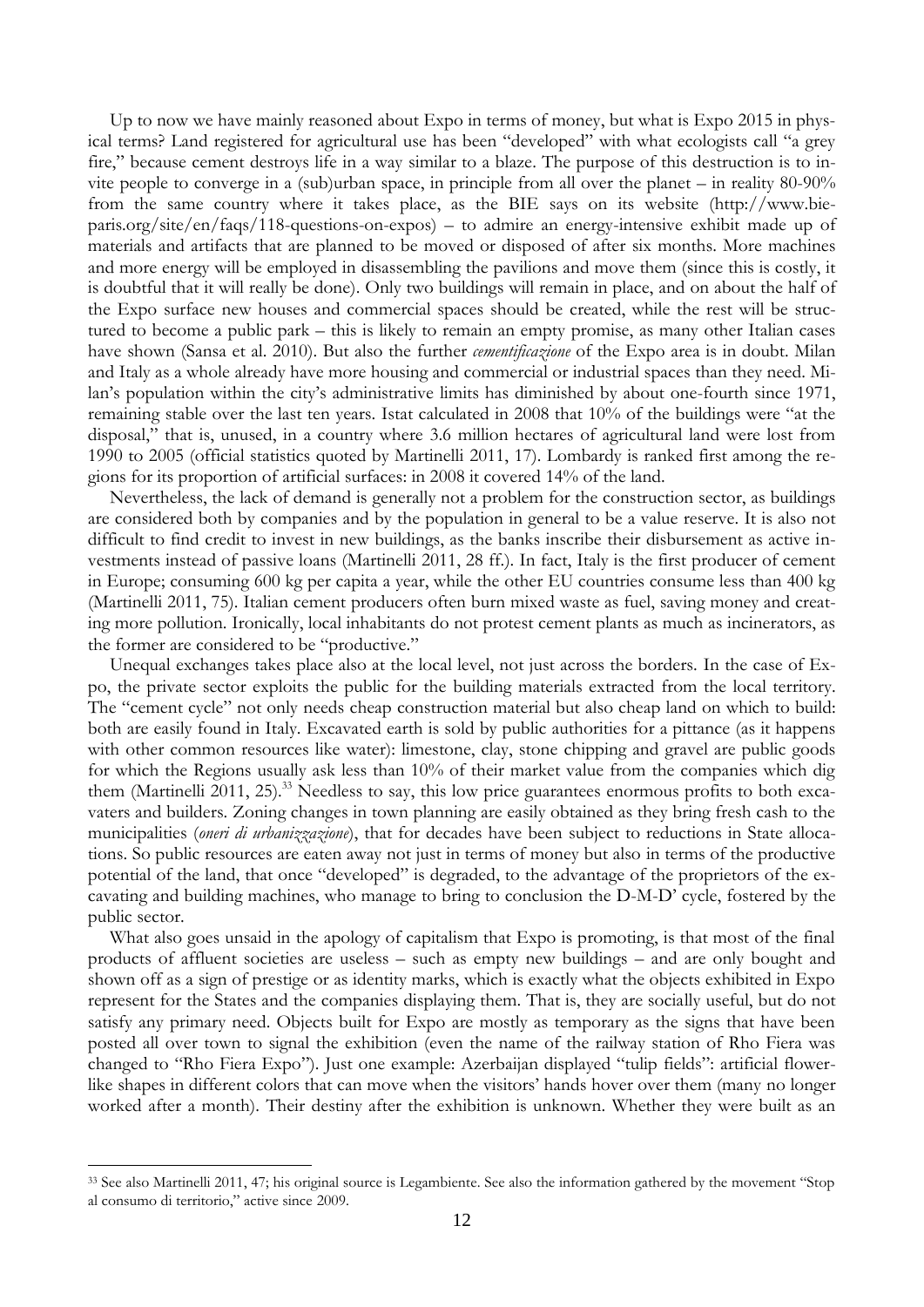experiment to fabricate something else was not explained. (Other exhibits included sacks of rice and beans from Haiti and bowls of pistachios from Iran, with no further energy supply needed.)

### **Culture as violence**

It is conspicuous that from the economical point of view Expo essentially is an appropriation of public money to start a D-M-D' cycle to benefit some parts of the private sector (in particular, the construction industry) justifying this extravagant destination with cultural motives. James O'Connor would describe it as perfectly fulfilling the two functions (or actions or aims) of the State: accumulation and legitimation.<sup>34</sup>

But is the cultural power of the machine on which the unequal exchange rests on really just an "arbitrary foundation" as Hornborg (2001, 1) considers it? If machines are "the results of asymmetric, global transfers of resources" (Hornborg 201, 11), what is the primary cause of this result? What is the role of violence and of its threat in achieving the "exchange" – or, in the case of Expo, the monetary transfer? Hornborg's notion of "power of the Machine" entails power to work, power over people to command their work, and cultural power over our minds. So violence or its threat is implied, belonging to the second way of intending "power." When enumerating the different ways of appropriating somebody  $e^s$ 's<sup>35</sup> resources, the Swedish anthropologist indeed acknowledges the prominence of violence,  $36$  since his list of the various modes of accumulation starts with "plunder:"

1) plunder;

1

2) merchant capitalism, that is the exploitation of cultural differences in how goods are evaluated;

3) financial capitalism, or the servicing of debt;

4) undercompensation<sup>37</sup> of labor: the worker gets less in return for what  $s/h$ e contributes in terms of either labor time, energy, resources, or money (slavery is included in this category);

5) underpayment of resources, measured usinf a thermodynamic analysis: a lesser proportion of the industrial production comes back to the land(s) that furnished the resources (Hornborg 2001,  $57 - mv$ version is simplified). 38

But a higher level of classification seems to be possible, where only "merchant capitalism" can stand separated from all the other categories, all of which imply potential violence. Violence does not always need to occur in the form of "plunder," but surely financial capitalism needs "the man with the gun" to ultimately be sure of obtaining its compensation. Also the undercompensation for labor and the underpayment of natural resources are *in ultima ratio* made possible by the threat of state violence against the lower class, if not by its open exercise (this is the field of the political fight between the power of the State and class organization). For all the other cultural mechanisms that contribute to the third, fourth and fifth type of unequal exchange, we must ask ourselves if culture itself is not just a sedimentation of violence, too, since acting in the few or only ways that are not constantly sanctioned by physical or emotional pain eventually becomes a cultural habit, and its roots in coercion are forgotten.

There's not just the stick: the carrot helps, too. The choice not to question the justifications advanced by power, as Hornborg acknowledges, is also due to the rewards that adhering to those interpretations of reality can assure. In the case of Expo, the justification would be the promise, or hope, to "restart the economy" at least at the local level, through the construction of a venue to debate how to nourish the planet, advertised as a place where people who get in are able to reach a state of bliss – a sort of paradise of wonders. Not only: the visitors will be "educated," plus feel proud of one's country

<sup>&</sup>lt;sup>34</sup> And David Harvey (2006, xvi), in the wake of Luxemburg, would call it "accumulation by disposess," a form of predatory accumulation.

<sup>&</sup>lt;sup>35</sup> We can also note that a reflection on the concept of private property, and its root in institutional or individual violence, is missing (until Hornborg 2011, 37).

<sup>&</sup>lt;sup>36</sup> "Religious devotion and military coercion" were the instruments of the agrarian empires considered, while the Spanish and the British empires added advantageous exchange rates" (Hornborg 2015a, \*).

<sup>37</sup> "Undercompensation" and "underpayment" wrongly suggest that there can be a fair compensation in the exchange (see Frame 2014, 23 n. 15).

<sup>38</sup> he later made multiple references to violence's importance in history: Hornborg 2011, 14; 32; 41; 59, 115, 139-140 and the final chapter – but at 78 he reiterates the view of cultural constructions of consumption and market in the "unequal exchange of value."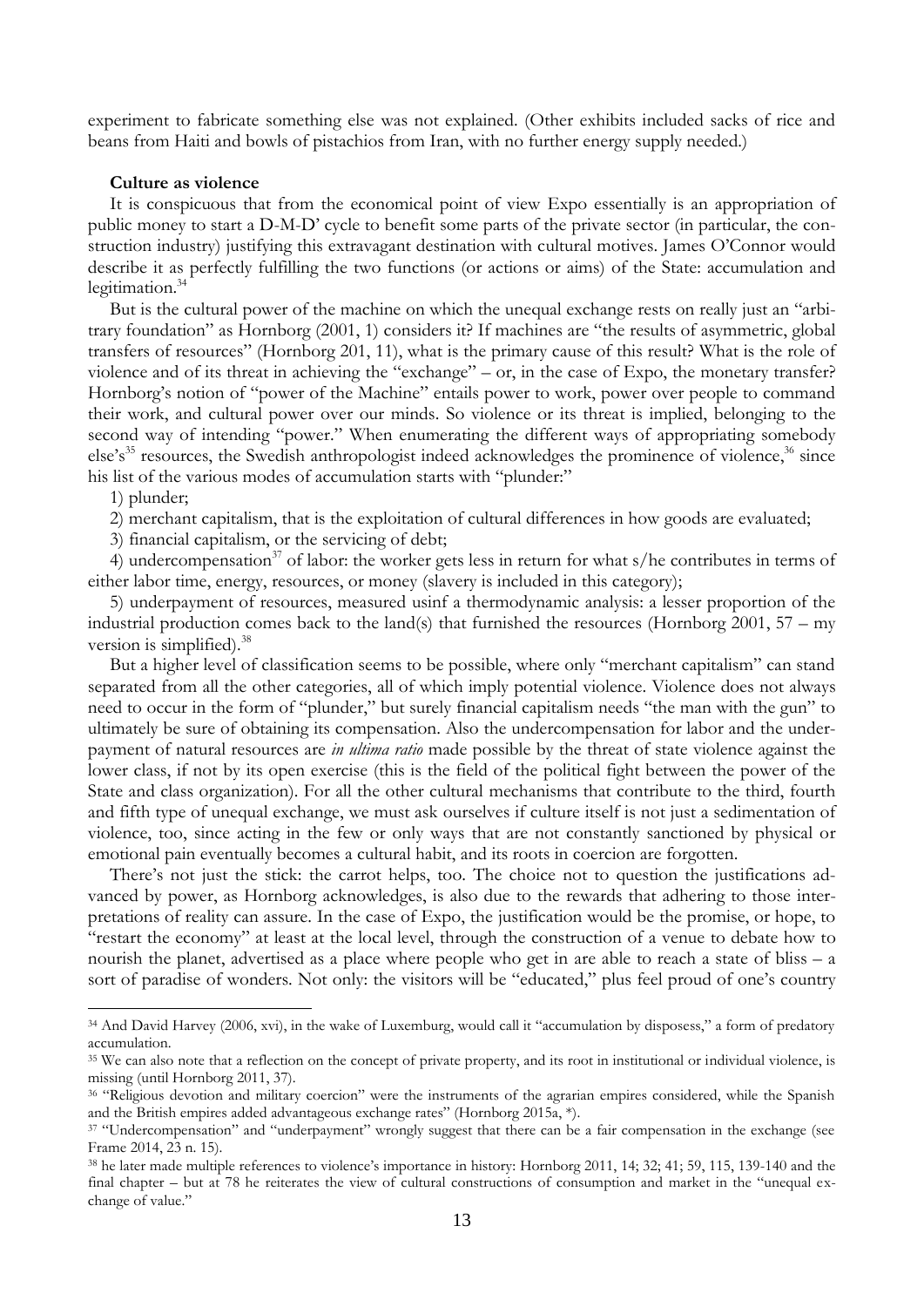and humanity's technical achievements, all this at the same time and all in all for a modest entry price. The cultural power of the corporate media is fully mobilized to give this picture, that many indeed have made theirs:

Hello everybody, I'm a french girl from Paris and I'm going to unveil one of my biggest dream : The Universal Exposition ! You can't imagine how this event is really important for me, I'm so eager and it's so difficult to wait this moment.. (Couchsurf post: "Universal Exposition in Milan!" 25<sup>th</sup> May 2015).

The cultural power of Expo is effective. Also because of its appeal it seems exaggerated to place this mega-event in the category of "plunder" of public resources, as some activists and journalists – albeit metaphorically – have done. Open violence in core states is less and less overtly employed. But what seems effective enough, in a core country with a high standard of living, is the economic violence of exorbitant fines. It is employed against the opponents to public works ("Grandi Opere") e.g. in Val di Susa where the population has been blocking for years the works for a new high-speed railway that is boring mountains with asbestos and uranium, dispersing toxic dust all over their narrow valley. In 2014 activists were fined 215.000 euros. Also resistance against TEM, the contested highway on cultivated land at the edge of Milan, was quashed with the menace of "gigantic fines," and the road was finally built with the excuse of Expo.<sup>39</sup>

To qualify Expo as "plunder" could indeed be justified, not only because the fines against ecologists are a legal form of economic violence, but for the openly violent and threatening methods of the *mafia*, which controls a big part of the cement cycle business: judges are investigating its presence as winners of many Expo tenders.

## **The Machine as Weapon**

1

By stressing the cultural power to create consensus, Hornborg puts the implicit violence of "the Machine," that can be exemplified by "the Weapon" into the background. Weapons are a special kind of machine that States strive to develop, guaranteeing profits to the companies providing and researching them, in the knowledge that violence or the threat thereof assures continued access to the resources needed by all the other machines.<sup>40</sup> Hornborg reasons that to govern by persuasion is cheaper than by guns – but can one substitute the other completely in a capitalist world-economy? Isn't the Weapon – and the soldier holding it – the ultimate reason for culturally accepting exchanges that are unequal to an extent unknown in history before our times? Hornborg does recognize power as violence, but he does not extend his analysis to the power of the machines that are not "productive" but destructive: the machines that are weapons force someone to do another's will without giving anything in exchange. Only in this sense can the technomass be said to "generate" unequal relations of exchange (Hornborg 2001, 17): the capacity for violence, also derived from the core's Machine is lurking behind the unfair terms of trade, having first been established in colonial times.

The capitalistic logic aiming at profit is not the only one shaping current society: also the political logic aiming at power at all costs is at work in the historical structures of the capitalist world-economy (e.g. Arrighi and Silver 1999).

According to Wallerstein (2004), the State mobilizes resources to lower the costs sustained by private firms in "production:" e.g. transportation costs and energy distribution costs, while it directly stimulates technological innovation by guaranteeing a profit to its developers, especially in the key strategic sectors of the military and communication. James O'Connor is less functionalist (despite his choice of words) and analyzes the State not just as a prop for the ruling class but as a locus of distributive class conflicts, that the upper class is now winning, imposing a neoliberal order where workers' social rights are being reduced towards zero, and the market is moving into all (formerly public) services to organize them in accordance with its profit logic.

<sup>39</sup> See the report by Presidio Permanente Martesana<http://www.exposedproject.net/incendio-grigio/>

<sup>40</sup> This has been commented upon in the case of the Israeli-Palestinian conflict in the anonymous but detailed pamphlet *Meraviglia delle Meraviglie. Israele a Expo Milano 2015. Come far fiorire il deserto rubando l'acqua ai palestinesi.* Bologna 2015.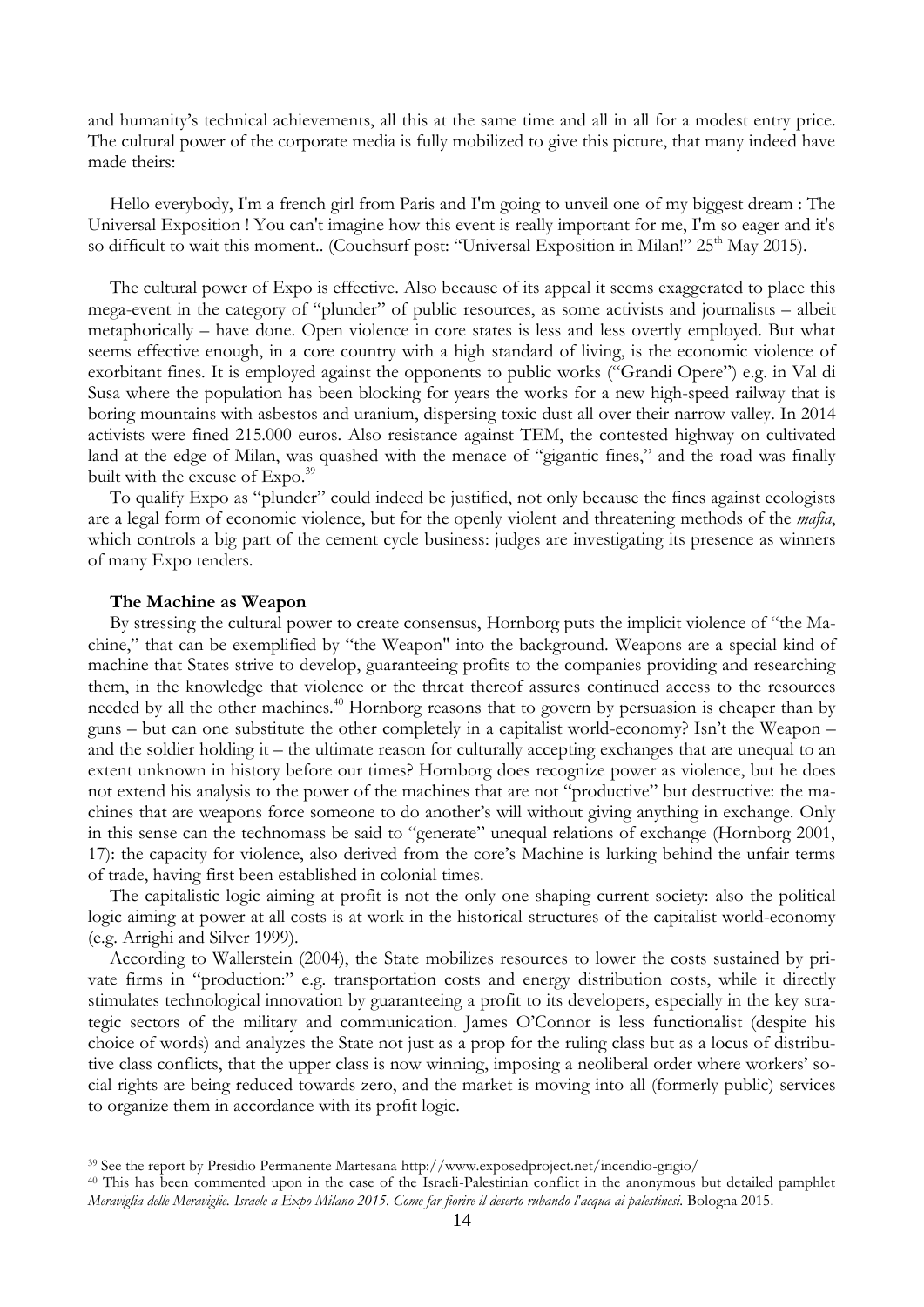But why, all in all, did the Italian State and its neoliberal ruling class not just directly distribute the money among themselves instead of organizing Expo? If the question was just to grant the ruling class access to prestige items, paramount in the social analysis of Hornborg, it would have been much simpler to do so. But Expo *is* their prestige item – and besides the profits made with winning its tenders or with corruption, the political and economic ruling class believes in its utility to create consensus. Bizarre as it might seem, this question really includes all the issues that we have been dealing with: why is destruction called production and rewarded with an increased capacity for thermodynamic dissipation? Why is the satisfaction of human needs not paramount in economic activity? And what is money anyway?

Money is in fact a debt, an "I owe you," issued by a powerful and/or trustworthy person or institution. And to understand money issued by a State, we have to go back to the Weapon, because the very word "soldier" derives from money: it was the token given to soldiers (a word derived from *solidus*, "coin" in Latin) to be given back by peasants to pay their taxes. The peasants were thereby forced to produce a surplus and sell it to get the money they needed, and armies were fed and clothed in the process (Graeber 2011). It is therefore a symbol of violence, of being coerced into parting with (some) fruits of one's (and nature's) labor – an aspect that Hornborg does not consider in his semiotic analysis of money.

The Expo-Machine also extolls the ideology of "work" justifying a revenue, but in the cultural climate in which we are immersed, there is no scrutiny of its qualities: is it beneficial to society or does it produce only avoidable pollution, rust and desolation? The money in possession of the ruling class will therefore be spent not only on the consumption that symbolically affirms their dominant role, but also to organize "production," which is an actualized way of demonstrating power: power is affirmed and reproduced in the very act of employing people and assigning them tasks that are ultimately aimed at accruing the money injected to set an economic activity in motion. It is a way of achieving social order.

There can be other motives for organizing production through one's own work and the work of others, even humanitarian ones. But the structure of the capitalist economy, fixed by laws that sanction the aim of profit for corporations (and bestow them with juridical personality, which gives them their legal existence in the first place) requires the whole private sector – the one that neoliberal policies are expanding – to act in this way. The historical structure rewards those who behave in the ways that maximize the result of the D-M-D' circuit, as Marx described. The only way to do so is to ruthlessly exploit workers and nature, under the scrutiny of those holding the Weapon.

### **The Machine, agriculture and extraction**

When categorizing the different types of accumulation strategies, Hornborg does distinguish the products with intrinsic energy potential: food and fuel. But as the bulk of Hornborg's reflections only applies to the unequal exchange sustaining industrialism, he did not engage with agriculture. A thermodynamic approach to this sector is a more difficult task than that to industry, as plants do accumulate exergy and not simply degrade it as machines do. According to Georgescu-Roegen, positive thermodynamic returns are in fact possible only in agriculture and extraction: plants grow by themselves and fossil fuels yield a higher (local) thermodynamic return than the energy spent to retrieve them. But precisely the application of the capitalistic logic (the techno-economic logic, as Hornborg writes, too) to agriculture is the subtext of Expo 2015, given its main themes of food and energy. It clashes with the logic of the peasant economy described by Alexander Chayanov, which does not maximize profit but minimizes potential loss. But the peasant economy is under attack by a "corporatization" of the primary sector, worldwide progressively subdued to the logic of profit by the increasing application of machines to agriculture. The transnational corporations present at Expo that are dealing with agriculture or food preparation are numerous (New Holland Agriculture, Federalimentare, Nestlé, Granarolo, Barilla, Coca Cola etc) and their practices of agribusiness unsustainable. It has abundantly been noticed that agribusiness uses many more calories from fossil fuels that what harvests can yield. Calculations give different figures,<sup>41</sup> but in any case its returns on the energy spent are negative, and the result is exergy dissipa-

1

<sup>41</sup> Odum indicated a factor of 10 (quoted by Hornborg, 2001, 98).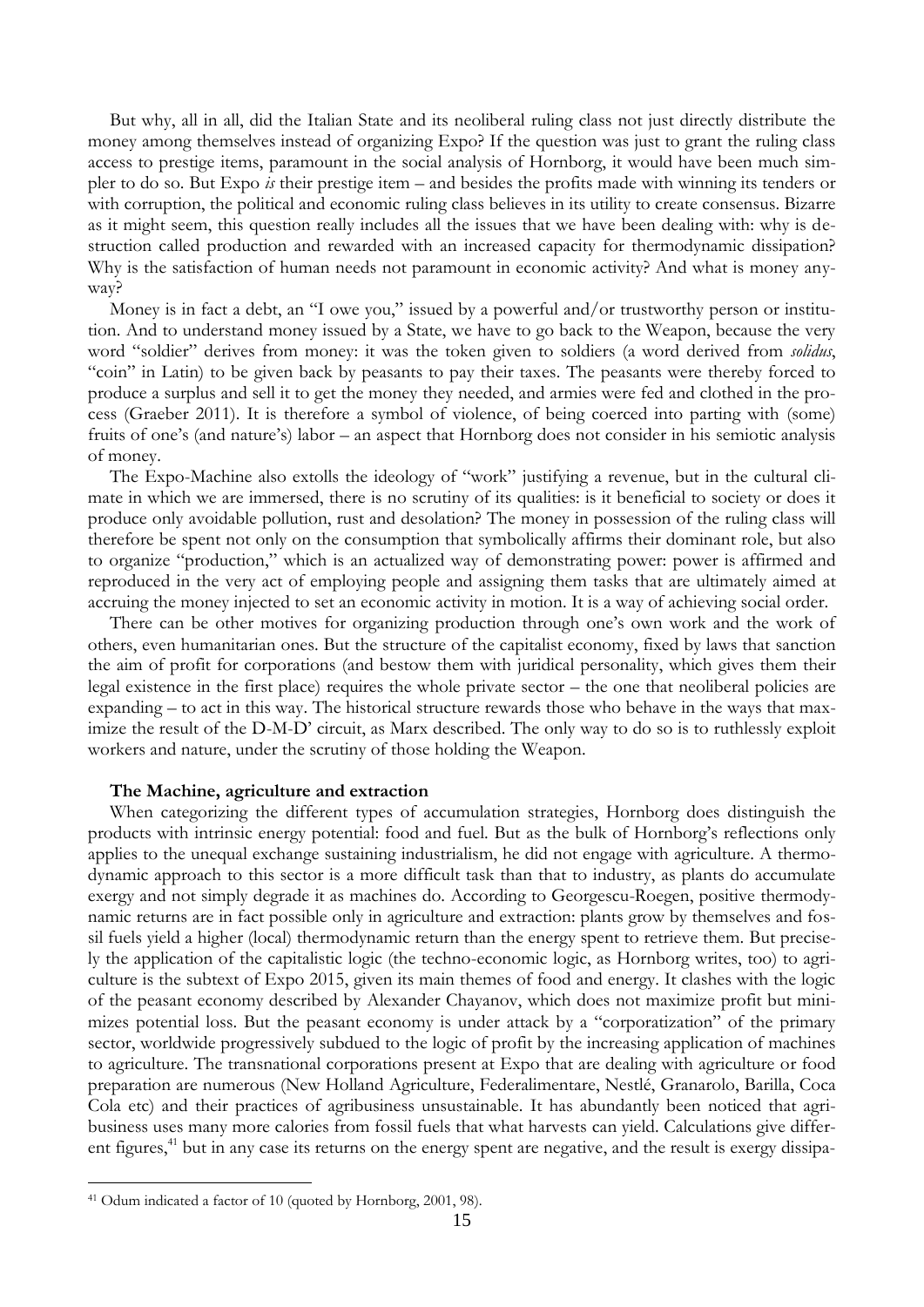tion instead of gaining from plants that convert solar energy. Nevertheless, the "legitimization function" of the State, to say it with O'Connor, embraces the attempt to make people accept the application of technology to agriculture as well. To say it with Wallerstein, the creation of monopolies in agriculture is pursued making recourse to biotechnology and intellectual property right laws: the current agribusiness' research is geared towards finding ways to patent the reproductive capacity of seeds, that is, towards appropriating life itself, making it impossible for independent agricultural workers to let plant and animals reproduce without paying royalties e.g. on genetically modified organisms. It succeeded with cotton, soy, maize, and others. The incorporation of agriculture into the capitalist sector also implies the diminution of the subsistence sector in favor of commodification, and it is this dynamic that ultimately pushes the whole capitalist world-economy in its final crisis, as we will see.

Using a unifying concept of the "Machine," as Hornborg does, is a huge generalization. It does work at the macro level of a "technomass," that is the collective noun for all the artificial products that contemporary society accumulates, which is in fact expanding (others call it "technosphere" or "anthroposphere<sup>"42</sup>). From Hornborg's standpoint, which evaluates the import-exports of materials and energy in thermodynamic terms, the final destination and functions of the Machine are not really important. But can we generalize his negative view, that certainly fits perfectly the useless, worthless, and ephemeral industrial consumer's products, and accept a demonized version of all machines? If we look more precisely at the functions of "the Machine" from the physical point of view, it seems important to distinguish between machines which are employed in acting on the physical world as means of production, often making possible transformation that otherwise would not exist, and those which are the end result of the transformation effort, the "refined products" that are proposed to consumers (such as houses, cars, TVs, electric appliances that save human fatigue). Among the means of production we find the collectively used infrastructure (such as roads, canals, the electricity grid, telecommunication appliances) that also satisfy human needs or desires: in fact the most coveted consumers' items are devices that can save human energy or time, a function that Hornborg hardly mentions, focusing mainly on the social prestige given by products.

While some machines are used in extracting or transforming materials and energy, others send, receive or exchange information, and can be a part of production machines or employed as consumers' items. Weapons, too, could be classified as machines aimed at "production", that is, extraction of resources, but they also serve the maintenance of the hierarchical order, as Hornborg's example of the import-export of oil against weapons between the US and Peru shows (2001, 83).

So the categories of the Machine could in fact be five, according to their use: production, transformation, consumption, information, and destruction machines, or combinations thereof. Though Horborg extensively describes the productive potential of fossil fuels in terms of energy/exergy, he does not make a separate analysis of the machines that yield more energy than the amount that they employ in extracting energy sources. Writing that: "This is the essence of human technology: the *use* of time and space to *save* time and/or space for *some social category*" (2001, 62), he forgets that machines that yield a higher energetic output than what they use, can be beneficial in themselves and benefit not just the present unequal social order but can be put to all kind of social use. In a society based on equality, it could probably still be judged worthwhile, by collective decision, to devote some labor time to acquire sources of energy that can spare human fatigue (especially if the sources of energy are easily available – which in fact is no longer the case for fossil fuels, but for renewable resources still is). Hornborg instead condemns all industrial technology, considering it "inherently exploitative" (2001, 45 and 130), and being "sources of malign agency" (2011, 35). He also writes:

Conjured as a developmental "level," harmless in itself, industrial technology is represented in Marxist thought as separable from the capitalist "relations of production" that spawned it, and not only adoptable by, but even historically conducive to, and egalitarian future world. (Hornborg 2001, 108)

<u>.</u>

<sup>42</sup> He contested the concept of Anthropocene in favor of Technocene (Hornborg 2015b). for this debate see Moore (2014a and 2014b).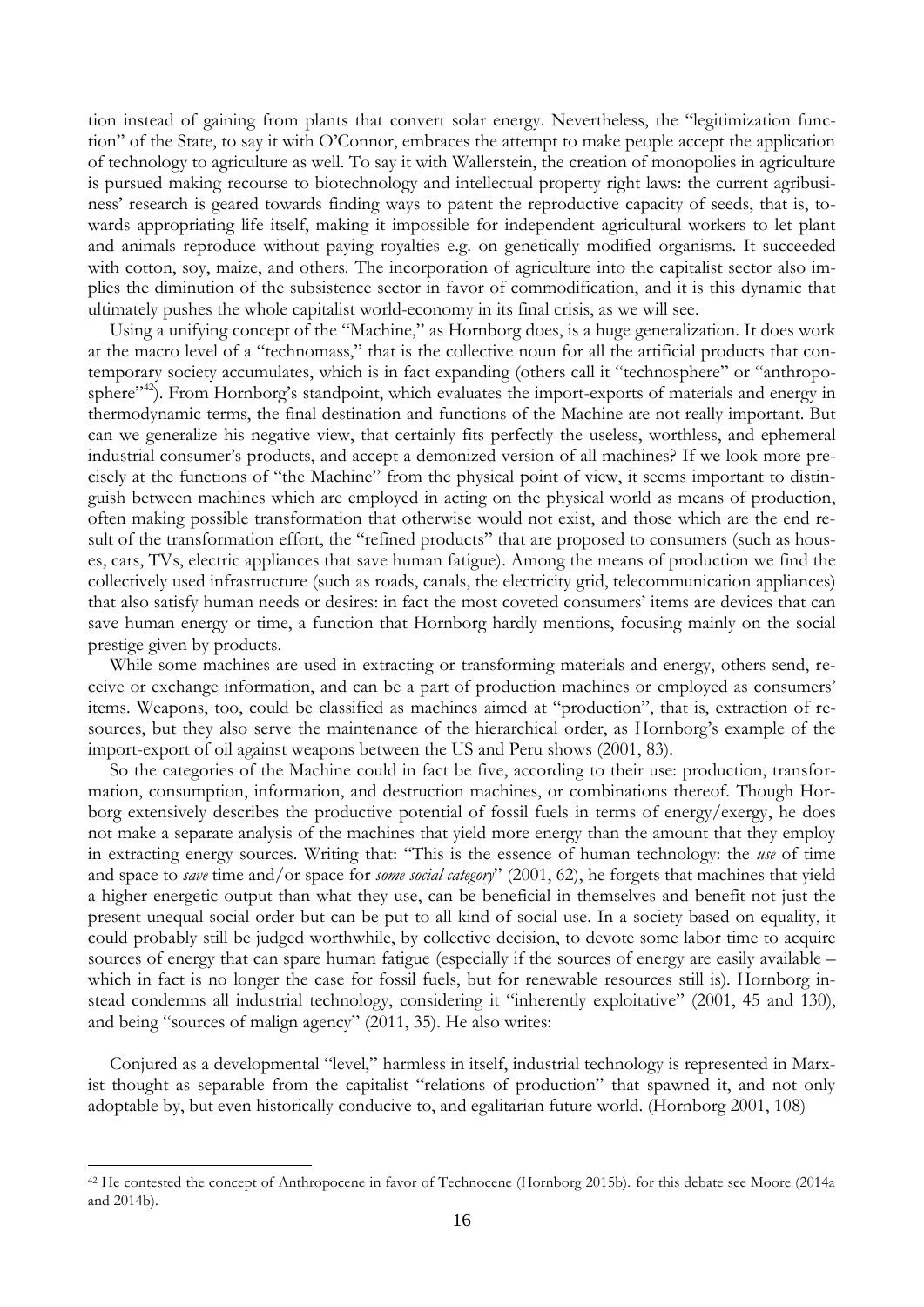This critique can be shared insofar as Marxists have in fact identified the endless growth of industry with "progress," but it is doubtful that the refusal of economic growth should imply a zero option on industrial technology (what about the products and machines that help regaining health?). And some infrastructures, once built, are improving life even in the periphery without representing an unequal exchange (e.g. sewage). Immanuel Wallerstein (1999, 8) warns us against such a generalized negative view: "There has been an unfortunate tendency to make science the enemy and technology the enemy whereas it is in fact capitalism that is the generic root of the problem."

The problem with Hornborg's view is that he conceives of market prices as the only decisive factor in adopting a technology, but besides the market (and its prices deriving from power relationships) the State, or the collectivity, can also decide.

### **The law of no value, proletarianization and gender**

<u>.</u>

Taking stock of his analysis in thermodynamic terms of the industrial cycle, Hornborg affirms that the effort to find an underlying value justifying the price of commodities is vain. The attribution of a money value to products is a purely social process, with no demonstrable roots in any physical quality of the commodity.

Exergy is a unifying concept of what physically happens in "production," but it does not solve the problem of the transformation of value into prices either: "It would be nonsensical to offer an 'exergy theory of value' because it would systematically contradict the evaluations that people actually make" (Hornborg 2001, 47). Value is ultimately attributed to objects that convey social prestige, in the capitalist world-economy as much as in the mini-systems studied by anthropologists (we can add – as said – that human beings also give value to what satisfies our needs and what saves us time for leisure, or to work more on the things we either choose or are forced to do).

Hornborg thus leaves the historical dynamic of the progressive substitution of human labor with machines unexplained. Perhaps technological change is driven by the consumption of evolving prestige items, but he never affirms it. Technological development is for him just an expression of capital accumulation – but how can the Machine, the fetish catalyzing unequal exchange, explain its own growth?

Asserting that economic value descends exclusively from cultural evaluation, Hornborg also demolishes the Ricardian and Marxian labor theory of value.<sup>43</sup> But a labor theory of value is not needed to account for technological progress:<sup>44</sup> it can be justified merely by the effort of capitalists to save on their costs, in the context of the unequal exchange: what is driving the system in the direction of a growing application of machines to production is the quest for an ever lower cost of labor and/or an ever lower price of resources, which raises the monetary revenues. It means that the economic, or rather political objective of the core is to keep low the price of fossil fuels (in particular) and of all other raw materials provided by the periphery, or to reduce it .

As also Hornborg emphasizes, the decision to adopt a certain technology in a productive process is always tied to its economic convenience (while the progress in weapon technology is sought after even with money profligacy). The increased use of technology is not just the result of inventions immediately applied, as "economic exchange is a part of the technology" (Hornborg 2001, 3). As demonstrated by economic history, new labor-saving machines such as the spinning jenny which started the "industrial revolution" (a concept criticized by Wallerstein as it did not change the logic of the already existing capitalist system) were introduced in order to contrast salary claims when labor became scarce in England and the working class started to organize (e.g. Allen 2009). Inventions were also commissioned by entrepreneurs, precisely in order to save on workers' salaries when they tended to go up. Piero Sraffa showed that in general prices depend on the initial distribution of purchasing power, and that wages depend on the social power of the working class. World-systems analysis, deriving the concept from

<sup>43</sup> Some of his most recent writings are dedicated to it (Hornborg 2014; Trawick and Hornborg 2015a). He acknowledges its validity in pre-fossil fuel societies, though (Hornborg 2001, 12).

<sup>44</sup> In world-system analysis labor could or could not be the source of value, because the unequal distribution of the surplus is explained by monopoly (and oligopoly) dynamics, skipping the problem of the transformation of labor values into prices. Technological progress is attributed to the quest for monopolies, that have a political but also a technical component. Hornborg (2011, 103) dismisses as economicism this explaination of unequal exzchnage as based on monopoly.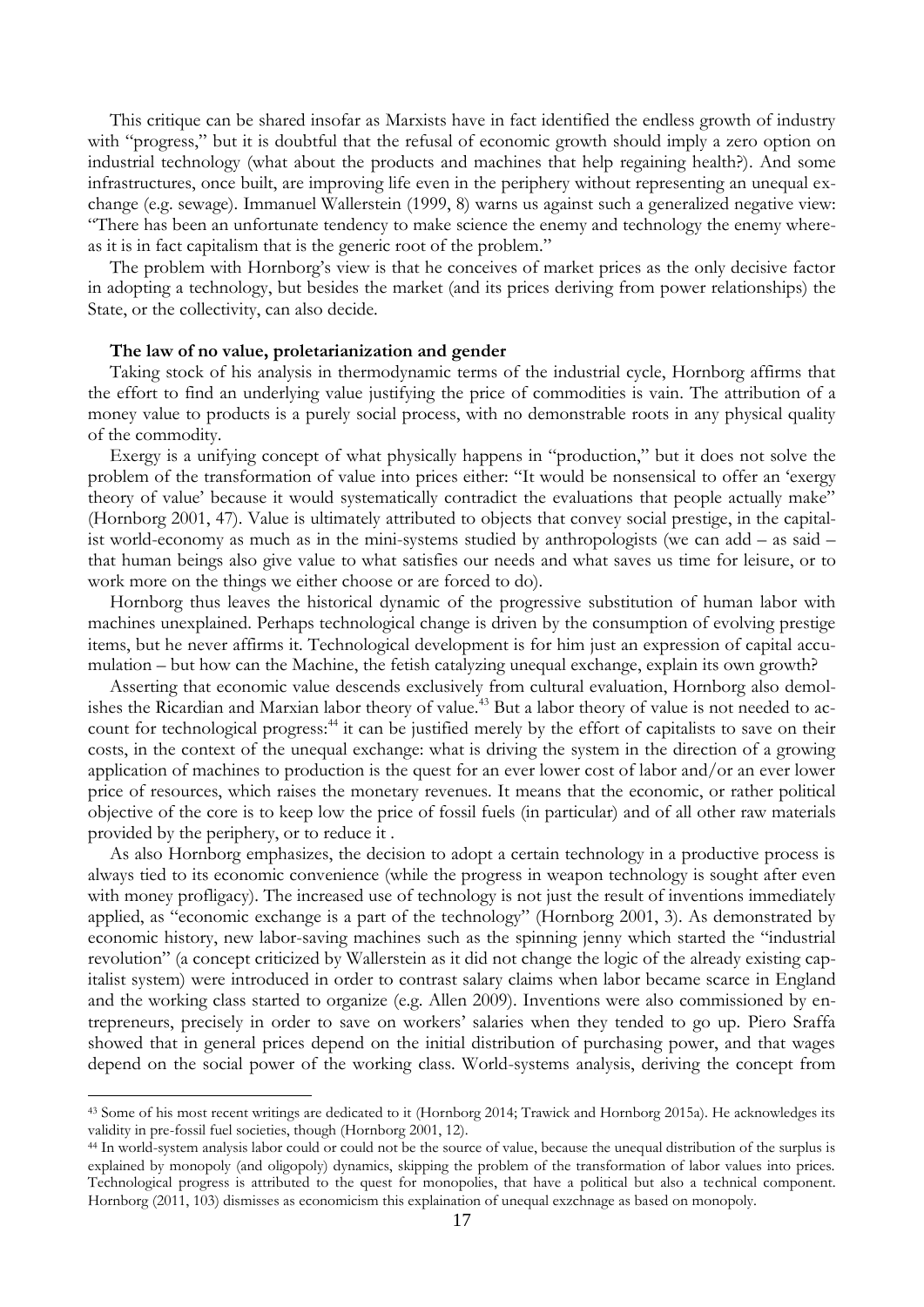feminists (e.g. Mies 1987, Mies and Bennholdt-Thomsen 1999), affirms that the central issue in determining the price of labor is how much subsistence work and directly-consumed products – entailing the exploitation of women – are available in a particular place in order to sustain workers' lives without recourse to the market. In other words, the issue is whether workers are semiproletarians or full proletarians, defined by Smith and Wallerstein (1992) as, respectively, those who must purchase with money either less or more than the half of what they need (the cut-off point is admittedly arbitrary). The subsistence sector keeps the wages down for semi-proletarians. But proletarianization is a continuous process in the capitalist world-economy and coincides with the expansion of the monetary sphere. Its motors are two: working class organizing to raise wages and accumulation of commodities that need to be sold, undermining (underselling, so to speak) the subsistence production. The transformation of workers into full proletarians is fostered by the Machine, which is offering products obtained with an unequal exchange, and sharing its abundant revenues with the workers' elite, which resides in core countries and is benefitted by the monopoly prices for the finished commodities they produce. More and more goods and services previously obtained without money are substituted with commodities, but this can never fully be accomplished, since the core always requires a periphery to exploit its subsistence labor and goods: as the working class in the core becomes proletarian, the commodities they use must be produced by a new semiproletariat.

What pushes the world-economy to its limits in a final economic crisis in world-systems perspective is not as in Marx the diminution of living labor, but proletarianization. Labor is cheap where the labor force can subsist on a non-monetary sector, that is the subsistence economy, but the subsistence sector shrinks, as the areas external to the world-economy are progressively incorporated in it (the implicit reference is *The Accumulation of Capital* by Rosa Luxemburg). Money, as Braudel taught, must always rest on a much wider base of "vie materielle:" the subsistence sphere.

Indulging in generalizations over the Machine, we can make another observation about Hornborg's reprise of the fetishism of the Machine analyzed by Marx. Gender is absent,<sup>45</sup> but it is evident that the Machine belongs to (some) men while nearly all subsistence work is done by women. The social value of men's and women's work is different because historically the male sex constituted and defended a monopoly on tools and weapons, sources of social power (Tabet 1998). Fascination about machines and their fetishization are important parts of the masculine culture. The Machine has therefore been interpreted by second-wave feminists as the prop that males, unable to create life with their bodies, have used to show their social value ever since the foundation of patriarchy. This is a highly stylized statement,<sup>46</sup> but it resonates with the ubiquitous equation of masculinity with machine use, which is rewarded with a higher pay than working without machines, as for example Ester Boserup (1981) has shown, and sets in motion exclusionary alliances on the basis of sex, so that only men enjoy the higher salaries reserved to the "skilled workforce." The ecologically and also socially destructive quest for prestige by socially conforming males has been unfailingly denounced by feminists (e.g. Daly 1978, Merchant 1980).

#### **Conclusion: Expo and the three crises**

1

In Hornborg's comparison of industrialism with a pre-industrial case of unequal exchange without machines, he notes that Inca emperors could enjoy popular favor by distributing *chicha* beer, though it was obtained using only a fraction of the maize harvest that was taken away from farmers. Expo instead is not distributing anything – on the contrary it is used to cut social rights and welfare, openly fostering the weakening of the working class social position. Redistribution for Expo is only foreseen in terms of the paying tourists benefitting "the economy" of the city. And while there are no records of opposition to the redistribution of the *chicha*, tens of thousands have marched to express their indignation at the construction of the Expo, seen as a particularly disgraceful example of the politicaleconomic choices of the multilevel liberal governments (though admittedly in a much less striking and

<sup>45</sup> Or naturalized (Hornborg 2011, 48). And Hornborg doesn't bat an eyelid in qualifying "the accumulation of 'chosen women' conceived of as the property of the Inca king" as a "human economy" – where also human sacrifices were performed (Hornborg 2001, 74).

<sup>46</sup> But Hornborg himself (2001, 121) mentions that among the meaning of "to produce" there is also "to give birth to."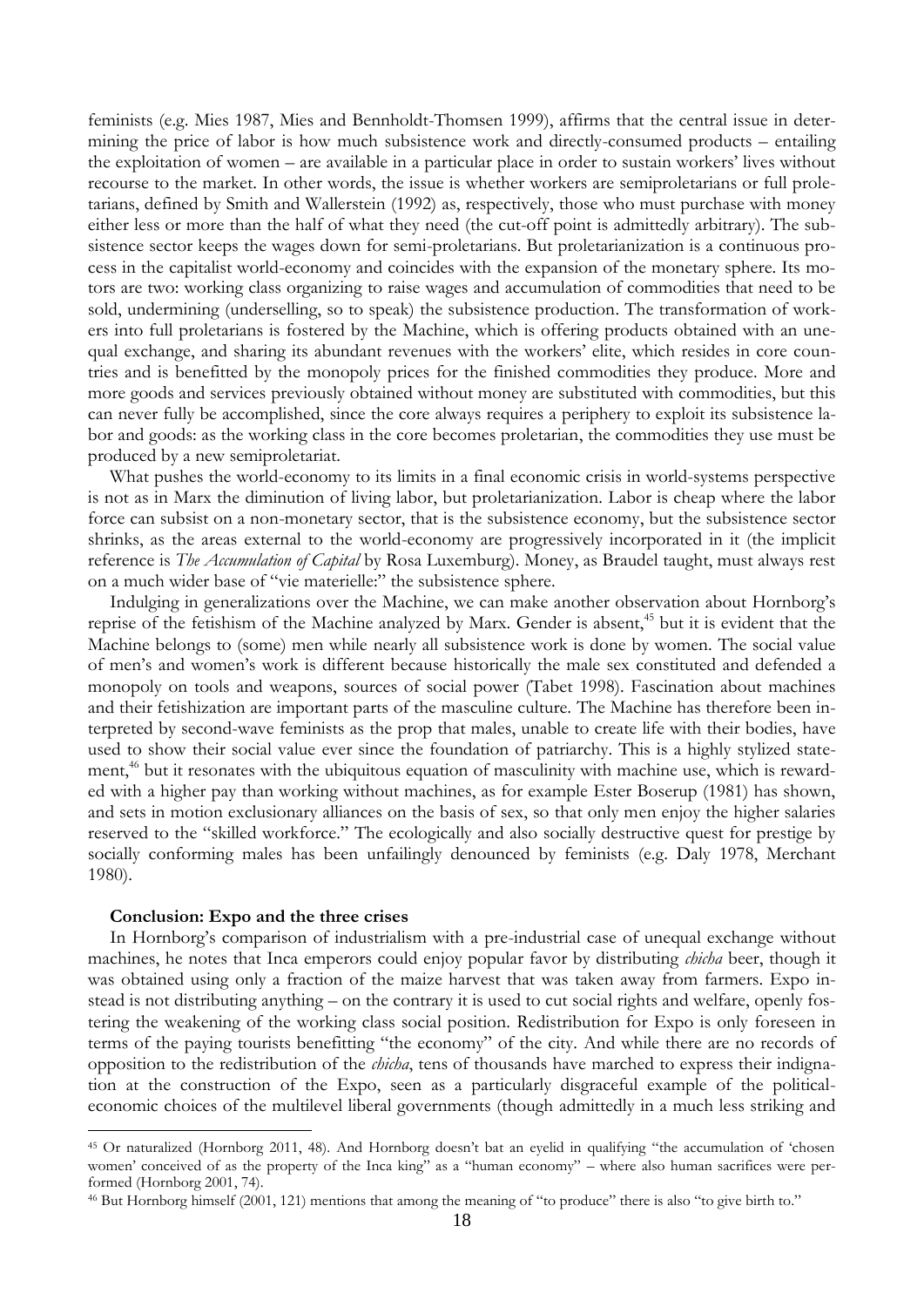diffuse way than the social movements against the expenses for another mega-event, the football World Cup that took place in Brazil in 2014). Expo's works serve the maintenance of social order, and aim at enhancing prestige for the ruling class. But the pursuit of prestige for those who eat cake can be dangerous when bread is becoming difficult to come by. There's nothing to celebrate in times of crisis, especially not the Machine that is causing it with its unsustainability.

So how does a mega-event like the current Expo in Milan relate to the three crises investigated in this conference? Its realization certainly contributes to the energy and environmental crises but it is hyped to the population as a way to "restart the economy" with a Keynesian approach, a completion of the D-M-D' circuit fueled by public debt, which – in contrast to the economic policies of the '30 in the US – does not aim at public utility, but lies definitively on the *circenses* side. The financial crisis which started in 2008 has influenced Expo and its related expenses only by some cutting of the State money allocation, but the sum has remained immense (11.4 billion euros). The foreseen increase in value of the developed land on which it is taking place, the promise of future value flows, doesn't seem to be going to happen anytime soon. Expo's futile expenses will simply contribute to public debt and to the fiscal crisis of the State.

Hornborg finds a connection between the socioeconomic crisis and the ecological one, as both derive from the depletion of the limited stock of mineral exergy – what we also call the energetic crisis:

The declining *net* productivity of a growing structure (resulting from rising energy requirements for maintenance) is as inexorable for the technomass of late capitalism as it is for the biomass of a climax rain forest. Industry's demand for profit is not, as Marx saw it, a specifically "capitalist" problem that can be neutralized by altering the system of ownership and distribution, but a symptom of the thermodynamic *inefficiency* of industrial production. (Hornborg 2001, 104, see also Hornborg 2013)

This is quite surprising, given his decoupling of the monetary circuit from the physical analysis. But he also tentatively suggests that the market principle could be the ultimate culprit for the environmental crisis: "It is not unreasonable to identify the market principle itself – the notion of a generalized interchangeability – as ultimately responsible for accelerating environmental problems" (Hornborg 2001, 193).

His perspective on the crises departs from world-system analysis, which ties up the final worldeconomy's crisis to the organization of a progressively proletarianized working class and with the other mechanisms that raise the monetary costs to the private sector until profit is nullified: exhaustion of raw materials, growing tax costs to recoup externalities, social opposition to the use of the environment as a sink for toxic wastes etc. Wallerstein, encompassing the analysis of the fiscal crisis of the State by O'Connor and the critique of the socialization of the costs of the private enterprise by Kapp, envisages a turning point for the capitalist world-economy when this dislocation of costs from the private sector to the collectivity will no longer be possible. His mechanisms are purely social: all the environmental roots of the crisis are active only through social mobilization that inevitably drives up the costs to the enterprises. Hornborg adds a thermodynamic analysis, implying that an end to unequal exchange could come through simple depletion of fossil fuels, though he urges a cultural shift that would break through the veil of the money circuit and of economics to consciously change our social organization.

But a theme overlooked by Hornborg is the Machine as Weapon. In this paper I showed that the threat of the exercise of State force, particularly economic violence, defeated opposition to Exporelated public works, though cultural power is also employed to legitimate public expenditures for it. According to the Swedish anthropologist, what "ultimately keeps our machines running are global terms of trade," but in turn these are ultimately imposed by military capacity. Though the power of the Machine can be legitimized by cultural elements, it is ultimately sustained by a machine of a particular kind: the Weapon.

#### **References**

Allen, R.C.. 2009 "The Industrial Revolution in Miniature: The Spinning Jenny in Britain, France, and India". *Journal of Economic History*, 69(4):901–927.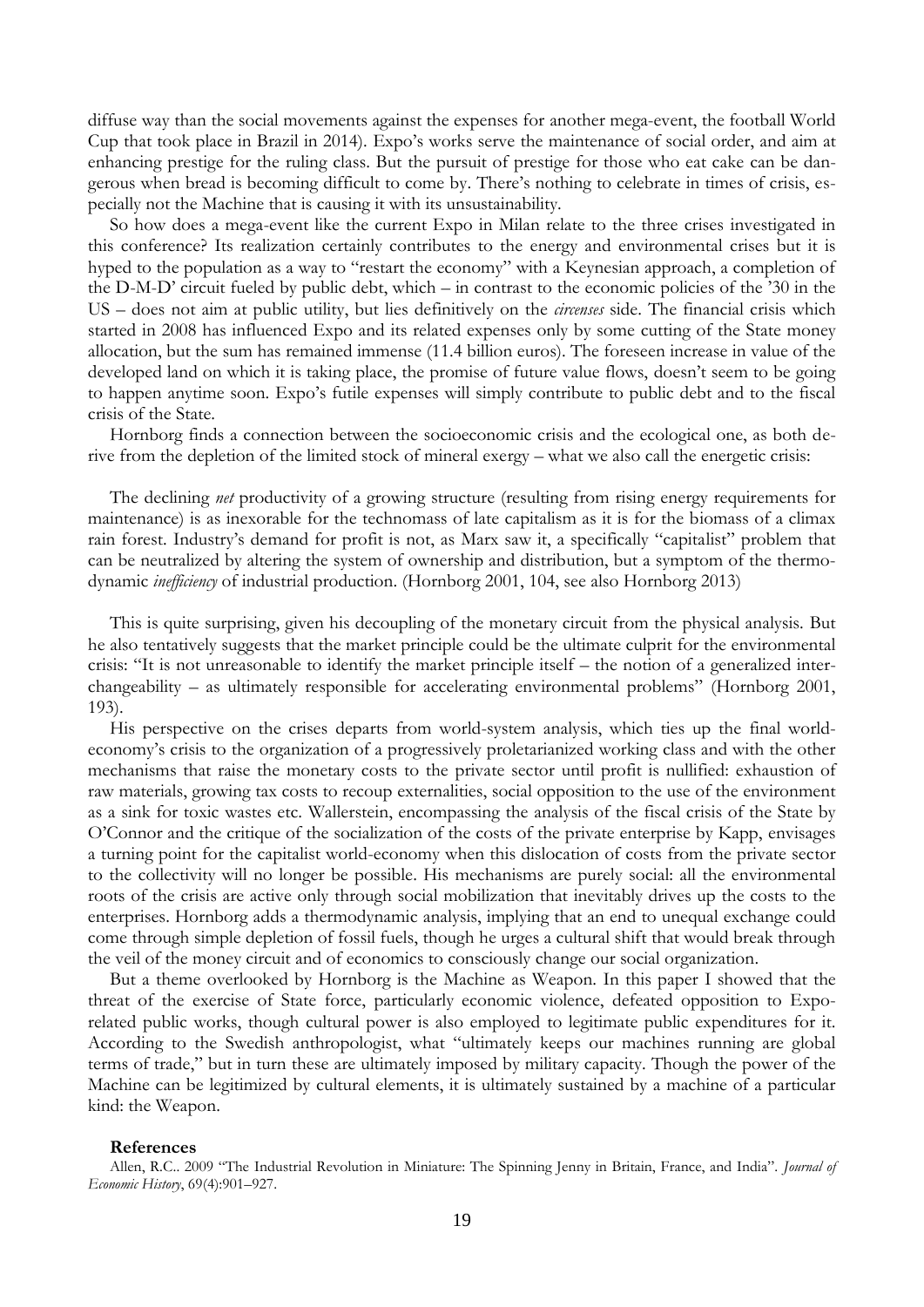Arrighi, Giovanni Beverly J. Silver. 1999. *Chaos and governance in the modern world system.* Minneapolis ; London : University of Minnesota.

Boserup, Ester. 1981. *Population and technological change : a study of long-term trends.* Chicago : University of Chicago Press.

Carlucci, Davide and Giuseppe Caruso. 2012. *Magna magna : come e perche i grandi eventi sono diventati un grande business nazionale, a spese dei contribuenti.* Milano : Ponte alle Grazie.

Cavicchio, Ermes and Lo Verso, Livio. 2014. "Le ricadute di Expo sul mercato del lavoro: primi indicatori di lettura," in *Milano 2014. Expo, laboratorio metropolitano, cantiere per un mondo nuovo*, edited by Rosangela Lodigiani. Milano: FrancoAngeli, 151-181.

Clash City Workers. 2015. "Lavorare in Expo ai tempi del Jobs Act." http://www.clashcityworkers.org/documenti/analisi/1947-lavorare-expo-jobs-act.html

Costa, Giuliana. 2014. "Impatti e *legacy* sociali dei grandi eventi, esperienze internazionali, sfide e opportunità per Milano 2015," in *Milano 2014. Expo, laboratorio metropolitano, cantiere per un mondo nuovo*, edited by Rosangela Lodigiani. Milano: FrancoAngeli, 111-133.

Daly, Mary. 1978. *Gyn/ecology, the metaethics of radical feminism.* Boston : Beacon Press.

Danna, Daniela 2012 "Sviluppo sostenibile", in *Femministe a parole. Grovigli da districare*, ed. Sabrina Marchetti, Jamila M.H. Mascat, Vincenza Perilli, Ediesse, pp. 274-277.

Davis, Mike. 2001. *Late Victorian holocausts : el Nino famines and the making of the Third world.* London [etc.] : Verso.

Di Vita Stefano. 2010. *Milano Expo 2015. Un'occasione di sviluppo sostenibile*. Franco Angeli, Milano. Evangelisti, Valerio. 2015. "Expo, l'industria del mandolino" [http://www.cantiere.org/wp](http://www.cantiere.org/wp-content/uploads/2015/04/Letsmake-our-expo.pdf)[content/uploads/2015/04/Letsmake-our-expo.pdf](http://www.cantiere.org/wp-content/uploads/2015/04/Letsmake-our-expo.pdf) or [http://www.carmillaonline.com/2015/05/01/expo-lindustria-del](http://www.carmillaonline.com/2015/05/01/expo-lindustria-del-mandolino/)[mandolino/](http://www.carmillaonline.com/2015/05/01/expo-lindustria-del-mandolino/)

Frame, Mariko L. 2014. *Foreign Investment in African Resources: The Ecological Aspect to Imperialism and Unequal Exchange*. Dissertation Presented to The Faculty of the Josef Korbel School of International Studies, University of Denver.

Gallione, Alessia. 2012. *Dossier Expo*. *Tutti i dati, i numeri, i progetti del più grande cantiere italiano.* BUR Biblioteca Universale Rizzoli.

George, Susan. 1990. *Ill fares the land : essays on food, hunger and power*. London : Penguin.

Georgescu-Roegen, Nicholas. 1976. *Energy and Economic Myths: Institutional and Analytical Economic Essays*. New York: Pergamon Press.

Gonzales Loscertales, Vicente. 2008, "L'invenzione delle Esposizioni Universali". *Expo x expos : comunicare la modernità : le Esposizioni Universali 1851-2010.* Triennale Electa, pp. 11-15.

Graeber, David. 2011. *Debt : the first 5000 years*. New York : Melville House.

Guala, Chito. 2009. *Mega eventi : modelli e storie di rigenerazione urbana*. Roma : Carocci.

Harvey, David. 2006. *The limits to capital*. London, New York : Verso (or.ed. 1982).

Hornborg, Alf and Paul Trawick 2015. "Revisiting the Image of Limited Good: On Sustainability, Thermodynamics, and the Illusion of Creating Wealth." *Current Anthropology.* 1-27.

Hornborg, Alf. 2001. *The Power of the Machine: Global inequalities of economy, technology, and environment.* Walnut Creek: AltaMira Press.

Hornborg, Alf. 2011. *Global Ecology and Unequal Exchange. Fetishism in a zero-sum world*. London ; New York : Routledge.

Hornborg, Alf. 2013. "The fossil interlude: Euro-American power and the return of the Physiocrats." In Strauss S, Rupp S and Love T eds *Cultures of Energy: Power, Practices, Technologies.* Left Coast Press, Walnut Creek 41–59.

Hornborg, Alf. 2014. "Ecological Economics, Marxism, and Technological Progress: Some Explorations of the Conceptual Foundations of Theories of Ecologically Unequal Exchange." *Ecological Economics*, 11-18.

Hornborg, Alf. 2015a. "The Ecology of Empire: From 'Ecological Imperialism' to Imperialism as an Ecological Process." In P. Bang, C.A. Bayly & W. Scheidel (eds.), *The Oxford World History of Empire \**

Hornborg, Alf. 2015b. "The Political Ecology of the Technocene: Uncovering Ecologically Unequal Exchange in the World-System." In *The Anthropocene and the Social Sciences*, ed. by Clive Hamilton, Christophe Bonneuil and Francois Ge-

menne. London ; New York : Routledge, 57-69.

Kapp, Karl Wilhelm.1950, *The Social Costs of Private Enterprise*, Cambridge, Mass. : Harvard Univ. Press.

Kapp, Karl William. 1950. *The social costs of private enterprise.* Cambridge, Mass. : Harvard university press.

Lappe, Frances Moore and Joseph Collins. 1977. *Food first : beyond the myth of scarcity*. Boston : Houghton-Mifflin.

Lappe, Frances Moore and Joseph Collins. 1988 *World hunger : 12 myths.*New York : Grove Press.

Martinelli Luca. 2011. *Le conseguenze del cemento, La cementificazione che non ti aspetti*. Altreconomia. Milano.

Merchant, Carolyn. 1980. *The death of nature : women, ecology, and the scientific revolution.* New York : Harper & Row.

Mies, Maria and Veronica Bennholdt-Thomsen. 1999. *The subsistence perspective : beyond the globalised economy.* London ; New York : Zed Books ; Victoria (Australia) : Spinifex Press, 1999

Mies, Maria. 1987. Patriarchy and accumulation on a world scale: women in the international division of labour. London : Zed books.

Molinari, Emilio and Redazione. 2014. "No Expo o Expo dei Popoli? Fuori da Expo o dentro ad Expo?" [\(http://www.consumietici.it/articolo.php?c=Diritti&id=243\)](http://www.consumietici.it/articolo.php?c=Diritti&id=243).

Moore, Jason W. 2014a. *The Capitalocene, Part I. On the Nature & Origins of Our Ecological Crisis* (http://www.jasonwmoore.com/uploads/The\_Capitalocene\_Part\_I\_June\_2014.pdf)

Moore, Jason W. 2014b. *The Capitalocene, Part II: Abstract Social Nature and the Limits to Capital* (http://www.jasonwmoore.com/uploads/The\_Capitalocene \_\_Part\_II\_\_June\_2014.pdf).